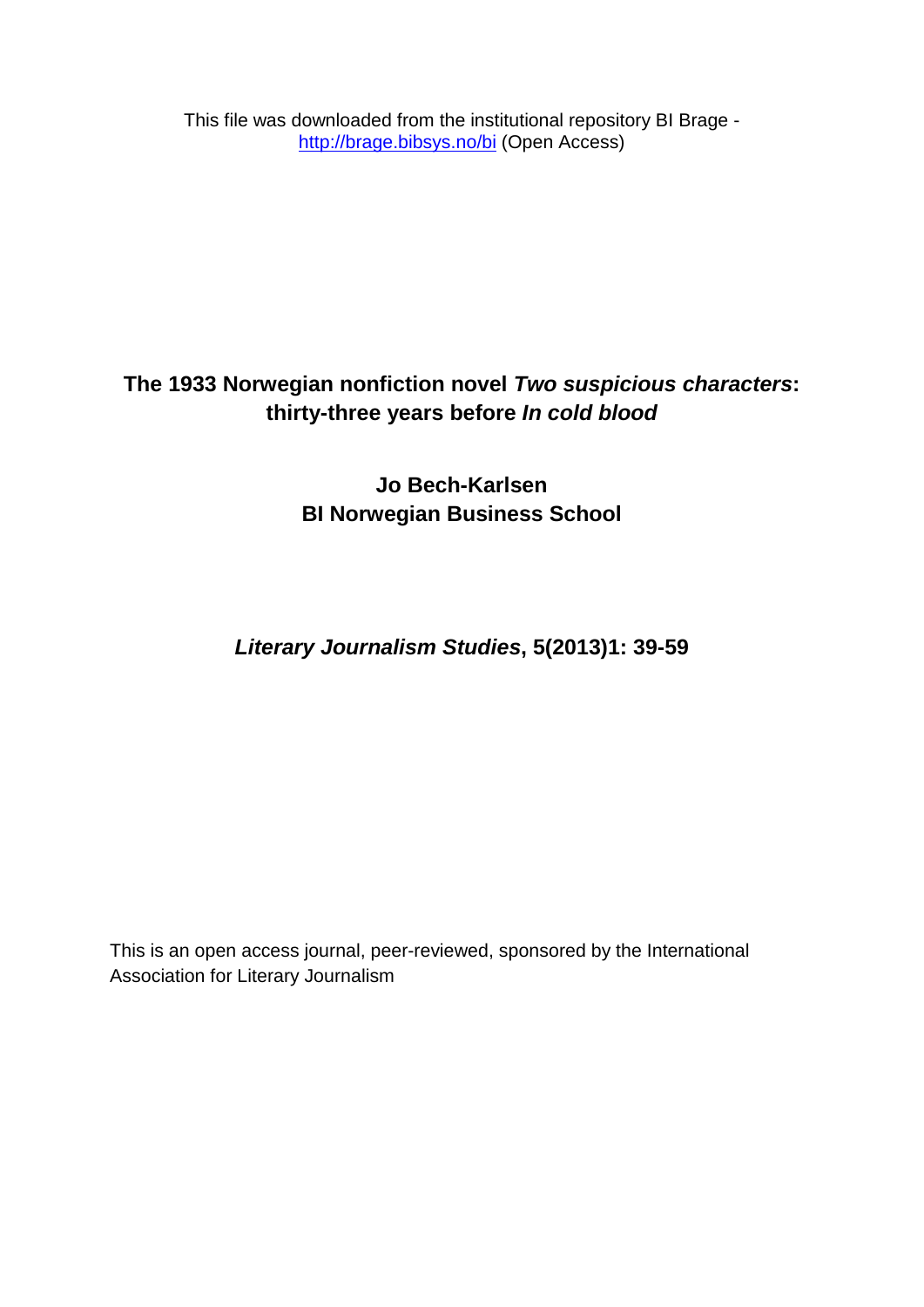# The 1933 Norwegian Nonfiction Novel *Two Suspicious Characters*: Thirty-three Years before *In Cold Blood*

Jo Bech-Karlsen BI Norwegian Business School, Norway

*The drama inherent to murder stories is a natural subject for literary reportage. This is no less so in Norway. Long before Capote, there was Gunnar Larsen.*

In 1926 one of the most reported cases in the history of Norwegian crime<br>took place. "The Country Policemen Murders" it was called in the news. took place. "The Country Policemen Murders" it was called in the news. Two policemen were killed after a robbery. The young journalist Gunnar Larsen in the daily newspaper *Dagbladet* covered the two months' intense chase for the two murderers. Seven years later, in 1933, he published a book based on the case—*Two Suspicious Characters*. 1 The book has been described as Norway's very first "documentary novel"—thirty years before this genre term came into use in Scandinavia,<sup>2</sup> and thirty-three years before Truman Capote published *In Cold Blood*, claiming that he invented the "nonfiction novel," 3 a claim numerous scholars have long demonstrated has little real basis.<sup>4</sup> Larsen's *Two Suspicious Characters* provides further evidence not only that the claim was spurious, but that the genre was practiced well beyond the shores of the United States. The similarities between the two books are striking. Among the more salient, Capote and Larsen both use reconstruction as their main method. Both depict two murderers' attempt to escape from the police after having committed brutal murders. Some of the similarities might be coincidental or driven by the fact that both books may be viewed as "true crime," a nonfiction genre in which the author examines an actual crime. This genre

*Literary Journalism Studies* Vol. 5, No. 1, Spring 2013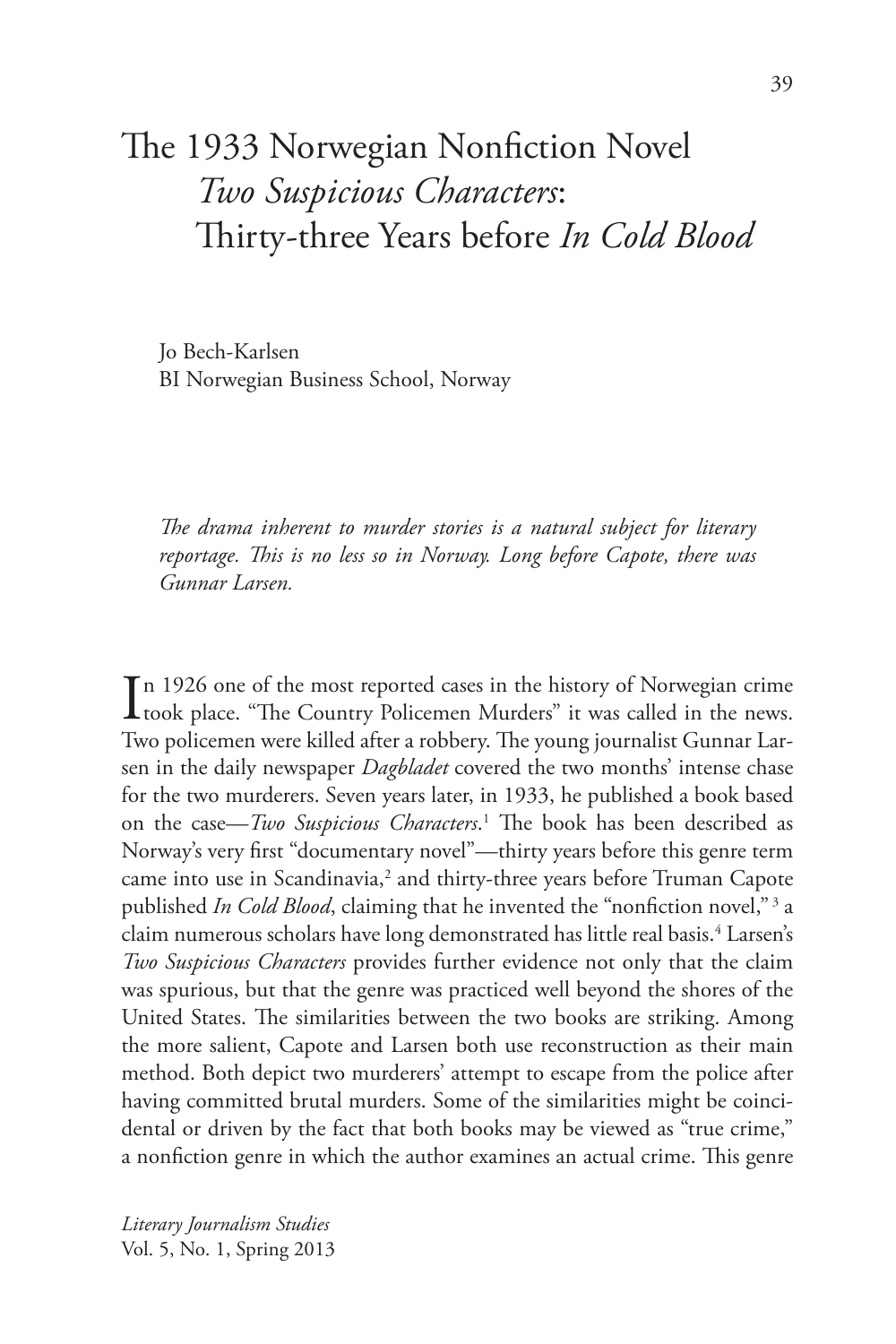was popular in the 1930s not only in the United States but also in Norway when Larsen wrote his book.

However, one important cultural and discursive difference should be emphasized from the outset: Reconstruction historically has not been acceptable in Norwegian literary reportage. But it is acceptable in the Norwegian conception of the "nonfiction novel" transplanted from the United States after Capote invented the term.

The purpose of this essay is twofold. First, it is partly a comparison of *Two Suspicious Characters* with *In Cold Blood*. I am not the first to do this. Norwegian scholars have already compared the two books, and as journalism scholar Martin Eide notes, "the comparison usually comes out in favor of the Norwegian journalist."5 My focus in the comparison is on how true the two books are to the facts. Second, I want to highlight Gunnar Larsen's place in the history of literary journalism and to show to an international audience of scholars his valuable contribution to the nonfiction novel genre in Norway. In my opinion, if Larsen had published his book in English, he would be considered to be in the same league as Capote and Norman Mailer. In fact, they all wrote "true crime."

Ultimately, *Two Suspicious Characters* is the better of the two, I would suggest. But then, of course, I bring to it a Norwegian perspective.

#### **BACKGROUND**

Tunnar Larsen, who lived from 1900 to 1958, came to the daily newspaper *Dagbladet* in 1923 educated as a lawyer. He became news editor in 1930 and editor-in-chief in 1954. Four years later, at age fifty-eight, he died. As a reporter and newspaper columnist he was famous for his modern and elegant style. According to Randi Bård Størmer, his biographer, "Many of his texts are among the best ever written in [the] Norwegian press."6 Similar to some of the New Journalists from the 1970s, Larsen had serious alcohol and drug problems that became worse when he left his wife and two children and started a new life with a divorcée. It was a notable scandal at the time. Larsen was often found sleeping in his office in the morning with manuscripts and bottles around him. To break through the alcohol intoxication so that he could write, he used amphetamines. His drug abuse apparently caused his early death. At the time of his death, in addition to his prodigious work as a newspaperman, he had published five novels and was working on his sixth, according to Størmer.

*Two Suspicious Characters* is Larsen's second "novel," although it can make, of course, a claim to being journalism or nonfiction, but a claim not readily acknowledged in Norway where what constitutes "journalism" and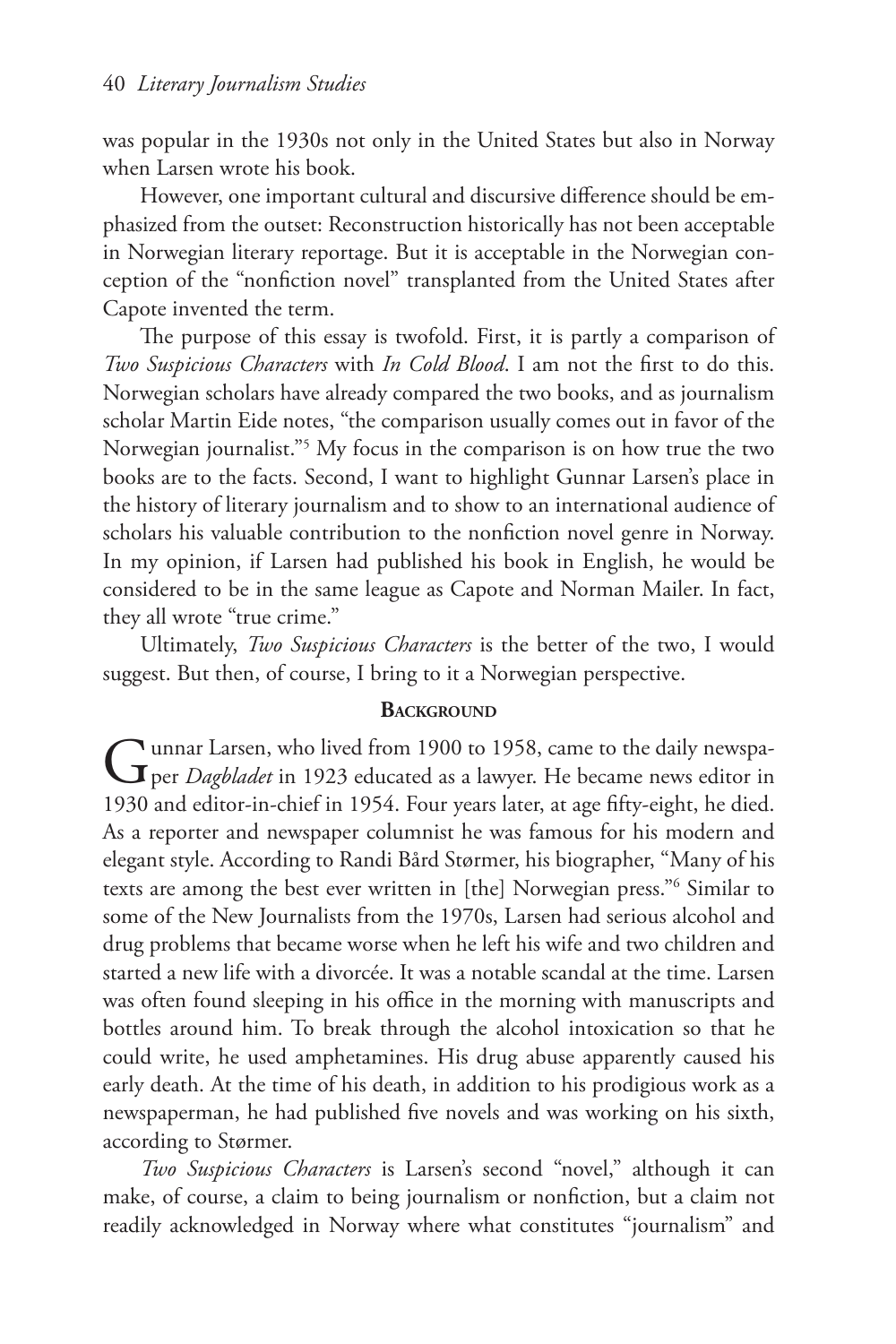"nonfiction" is different from how it is viewed in other countries such as the United States. Told in the third person, the book charts the dramatic story of the two murderers sought by the police, based on the true event of "The Country Policemen Murders" reported initially in the newspaper press. After a robbery the two policemen in pursuit of the perpetrators were killed. One died immediately; the other lived long enough to identify the murderers. This is the starting point for an extensive police pursuit of the criminals in a large area of eastern Norway. In Larsen's "novel" the chase is mainly perceived through the young and sensitive boy Gustav. The reader only comes close to the older and tougher man, Ekstrøm, in the last part of the book. In the work Larsen has changed the names of the originals, probably for ethical and legal reasons. Gustav's real name was Henning Sigurd Madsen, and Ekstrøm's was Anton Emanuel Oskar Svensson.

The style has been said to resemble that of Ernest Hemingway, particularly through the tone, its impression of reportage, of being there, and the lean descriptive style reflecting dramatic suspense. As his publishing house puts it, the novel "depicts the chase with nerve and intensity."7 After two months the murderers are surrounded by the police, and Ekstrøm kills himself with a revolver, ending the book.

#### **Disqualified as Nonfiction?**

Journalism scholar Thore Roksvold calls *Two Suspicious Characters* a "drama-<br>tized fiction" based on the newspaper account of the chase for the murdertized fiction" based on the newspaper account of the chase for the murderers. He states that this dramatization "disqualifies the text as nonfiction," even if the novel is based on a real event, and even if "Larsen himself had driven and walked the route [the murderers] fled to make the account as authentic as possible."8 That Larsen uses the third-person point of view apparently does not trouble Roksvold. Rather, to him "What makes the text fiction and not journalism is first of all that he quotes the thoughts of . . . one of the two criminals that died," someone "Larsen could not possibly have talked to."9 Roksvold's observation suggests he could have accepted the book as nonfiction if Larsen had met and interviewed both murderers, as Capote did. But Larsen only met the murderer who survived the chase, which in Roksvold's view weakened the documentary basis for reconstruction. I will return to this at the end of this essay. But at this point I have three criticisms to Roksvold's argument. First, the part dealing with Ekstrøm covers only fourteen pages out of 155, less than 10 percent of the text. It is only in this part that Larsen "quotes the thoughts" of the criminal who died before Larsen could have interviewed him. Second, this is the last part of the book, where the author changes third point of view from the young man Gustav ("The boy") to the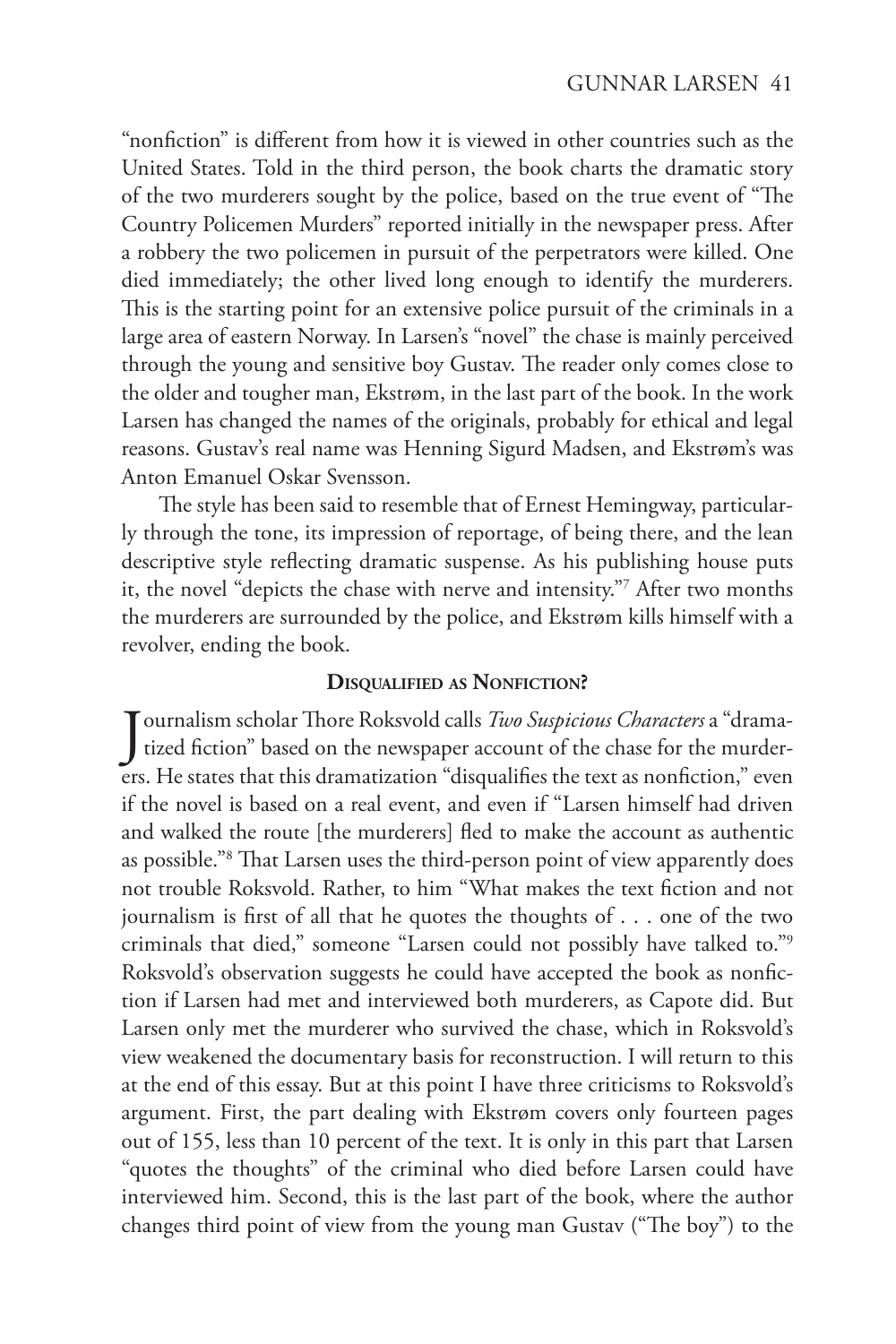elder man Ekstrøm ("The man"), who kills himself at the end of the chase. Gustav survives and is sentenced to prison for life. Larsen said he met and interviewed Gustav in prison, though not by any means as comprehensively as Capote interviewed the murderers for his book. Third, my reading of the two books clearly shows that Capote used reconstruction that was not based on interview or observation much as Larsen did regarding Ekstrøm. Even if he met both his murderers in prison, he never met the members of the murdered Clutter family, who are described extensively and in detail in the first part of the book. But he writes as if he had, using third-person point of view and even interior voice. He based this reconstruction on "hundreds of hours with the killers" and a long correspondence with them.<sup>10</sup>

# **Confusion about the Genre**

The reception of *Two Suspicious Characters* has always been divided. The  $\perp$  Norwegian literary scholar Ellen Rees writes that the text's hybridity the fluid border between fact and fiction in the narrative—"has resulted in the lack of scholarly consensus regarding the genre status of the text."11 But she disagrees with scholars who say the text should be interpreted as a fictional novel, which would privilege the purely literary and aesthetic quality of the text. She argues that the book's "factual basis (the newspaper reporting done by Larsen in 1926) is both unavoidable and theoretically compelling," adding, "The text's documentary sources are in my view crucial elements of the plot and structure."12 Rees calls Larsen's book a "documentary novel," but realizes that this genre most often is associated with the 1960s and 1970s and so suggests considering less period-specific terms: "One might, for example, define the text as an outstanding early example of creative nonfiction with elements of the sub-genre known as true crime."13

But as noted earlier, some influential scholars have insisted, and still insist, that *Two Suspicious Characters* should be interpreted as a fictional novel. In addition to Roksvold, Geir Gulliksen argues that its factual elements are subordinate to the fictional, and that "the act of rewriting a story previously written about as a journalist effectively transform[s] the events into fiction."14

Such a conclusion, however, has not been the most common in the reception of the book. Sigurd Hoel, a major Norwegian author and publisher, wrote in 1955 that Larsen "has collected everything possible of facts," that "everything in the book is based on concrete observation," and that Larsen "very clearly has followed this principle: give such a precise and correct depiction as possible of all tangible factuality, then the not tangible—thoughts, feelings, moods—will appear by itself."15 Another well known scholar from the next generation, Philip Houm, wrote in 1981 that the book "is as close to the factual event" as it is possible to get. $16$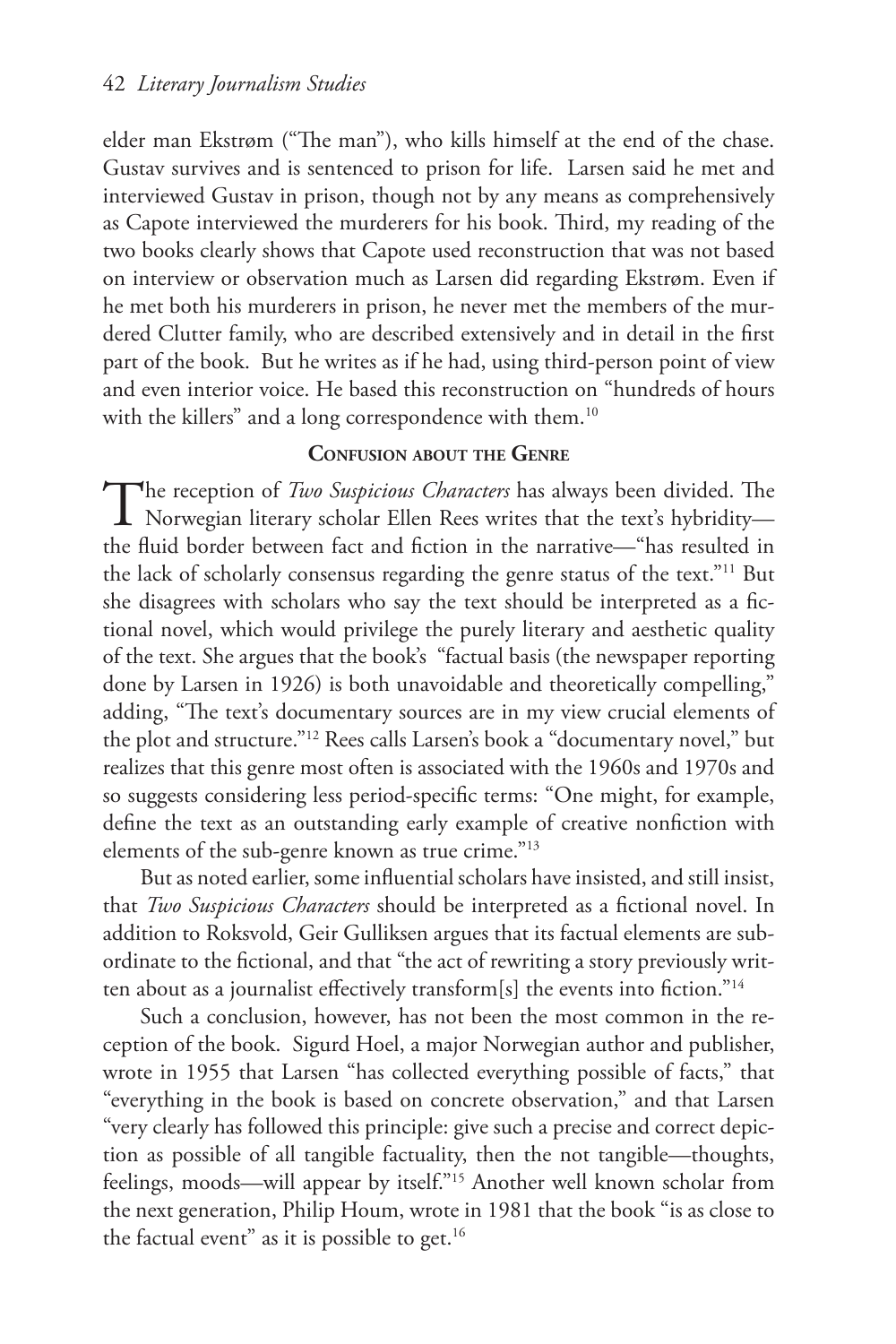There is another point to emphasize that both Hoel and Houm agree on: Larsen was influenced by Ernest Hemingway's style. No wonder, perhaps, since Larsen was Hemingway's first translator in Norway (*The Sun Also Rises/Solen går sin gang*). Furthermore, Hemingway had the same double relation to fact and fiction as Larsen, being both reporter and fictional novelist. Hoel writes that *Two Suspicious Characters* "is the most successful work in the Hemingway style I know."<sup>17</sup> In fact, at the end of his essay Hoel goes even further to compliment Larsen: "I am tempted to say that Gunnar Larsen has fulfilled the demands on style even tougher than the Master himself."<sup>18</sup> Not everyone agrees, however, with the comparison. Norway's internationally most celebrated author today, Per Petterson, calls it "tiresome."19 He recommends reading Larsen for himself, independent of the perception of Hemingway's influence.

#### **Close to Literary Journalism**

It is *not* my opinion that *Two Suspicious Characters* should be part of the canon of journalism. I have argued that *In Cold Blood* is not journalism, canon of journalism. I have argued that *In Cold Blood* is not journalism, but something *between* journalism and fiction, a mix of the two genres.<sup>20</sup> I would say the same is the case with *Two Suspicious Characters,* even if it can be argued that this book is closer to journalism than *In Cold Blood* because Larsen worked closely on the case as a reporter from the beginning, something Capote did not do. While Gulliksen argues Larsen's prior work as a journalist on the murders ensured that his book about them would necessarily be fiction, I see that background history bringing the book closer to nonfiction. I will return to this argument later.

As a whole the two books are both expressions of a hybrid genre. That means they both contain elements of what we traditionally consider to be fiction. In general my point of view is that we have to "distinguish between reportage and documentary on the one hand and nonfiction novels on the other."21 In other words, a nonfiction novel is not literary journalism (or reportage). Literary journalism is, in my opinion, not a hybrid genre; it is journalism with literary qualities. Both the books, however, are *close* to literary journalism, and therefore are often described as such. In Scandinavia *In Cold Blood* is sometimes even recognized as "one of the best examples of New Journalism."22 The confusion about the genre is demonstrated in what a Norwegian publishing house wrote about the book when it was reprinted in 2006: "One of the classics within the documentary genre, a shocking reportage and a masterly novel."23 In my opinion it cannot be all this at the same time; at least, if it is reportage, it cannot be a novel. But of course the author might enter a "double contract" with his readers, which means that the boundaries between fiction and nonfiction are not clear.<sup>24</sup> In my opinion, fiction writers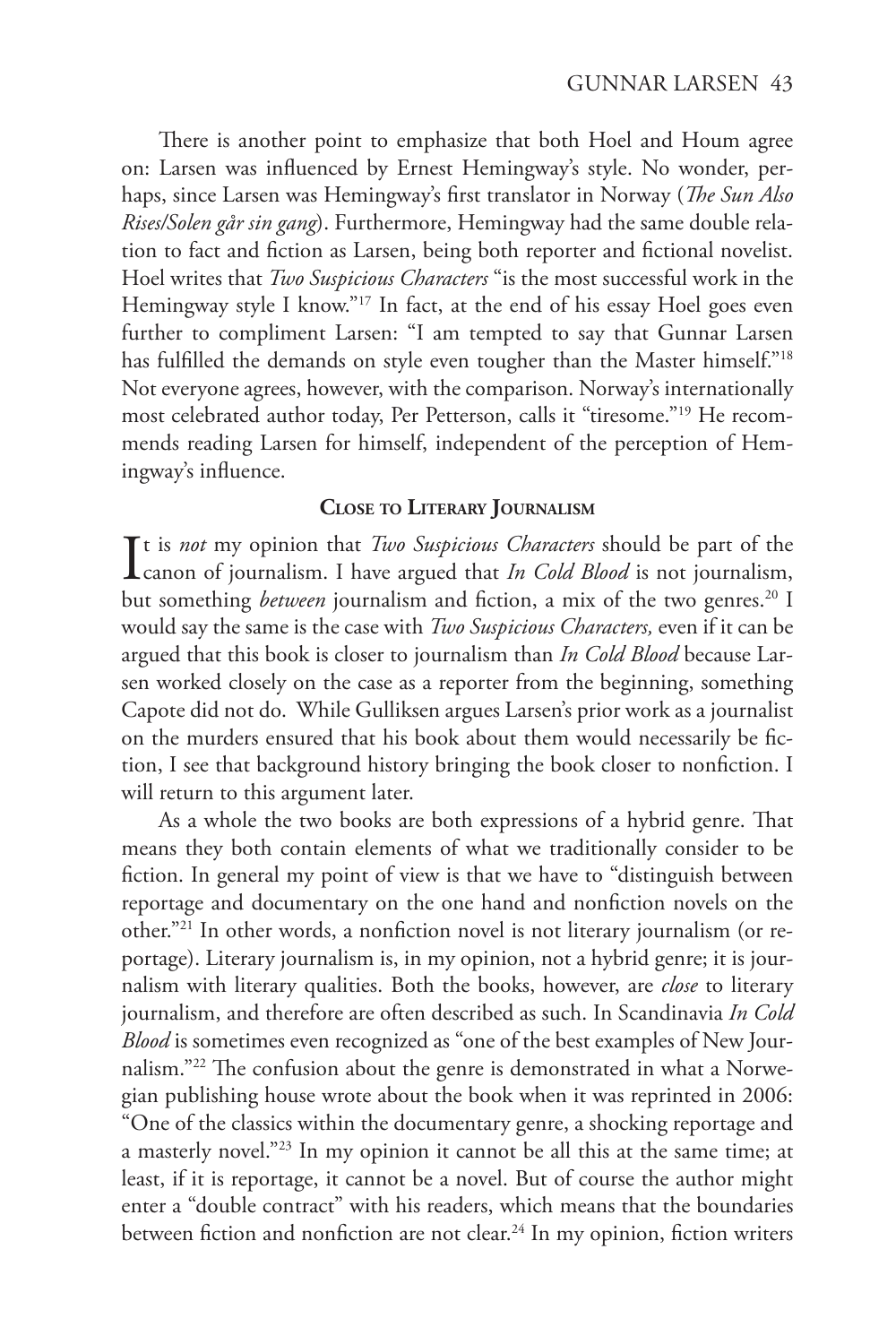may enter such a double contract, while reporters cannot.<sup>25</sup>

The genre "confusion" goes further than the Norwegian discourse. It is hard to find any universally accepted definitions of literary journalism. Norman Sims has argued that "Written definitions of literary journalism are, at best, abstractions."26 He writes that he always wants to see an example: "Without some examples, I feel like a dinner guest with an empty plate."27 The two examples in this essay are on that plate. Do they taste like literary journalism? Even if Larsen's and Capote's books are not reportage or literary journalism according to Norwegian genre categories, they are relevant for literary journalism history and discourse, since they clearly demonstrate and challenge the borders between fact and fiction.

In an interview in the newspaper *Tidens Tegn*, 28 Gunnar Larsen declared that the book was based on solid facts. He was asked if anything in the book was invented by the author.

No, the author answers.

—In the whole book there is not a spruce-fir or a fence that the two men didn't pass.

—But the talks they had with the few persons they met?

—I have visited these witnesses and stenographically recorded their statements . . . .

—And the conversation between the two themselves?

—They didn't talk much. And most of it is retorts that Madsen ("The Boy") recounted during the examination.

—Did you talk to Madsen?

—I was allowed to as long as Madsen, who is now in prison at Akershus, accepted, and was informed what it was for. . . .

I don't think it is possible to point out any factual errors in my book. Of course I could have invented a story inspired by the events, but it is the same for me as it is for many journalists, I cannot do it really well if I don't know that what I'm saying is really true. . . . The need to find the truth is the very trigger in a real journalist's business."29

The *Tidens Tegn* interview deals with what is fact and what is not. Gunnar Larsen was very much aware of a distinction between journalism and fiction. He does not say that the book is journalism or reportage. He must have known it was some kind of "novel," and that is how it was presented by the publishing house. But in the interview he insists on being a journalist and having used journalistic research methods in his work with the book.

The Norwegian scholar Steen Steensen writes that *"Two Suspicious Characters* was written at a time when the distinction between fiction and journalism was not well established."30 But even if the concept of journalism became clearer in the decades after *Two Suspicious Characters* was published, historical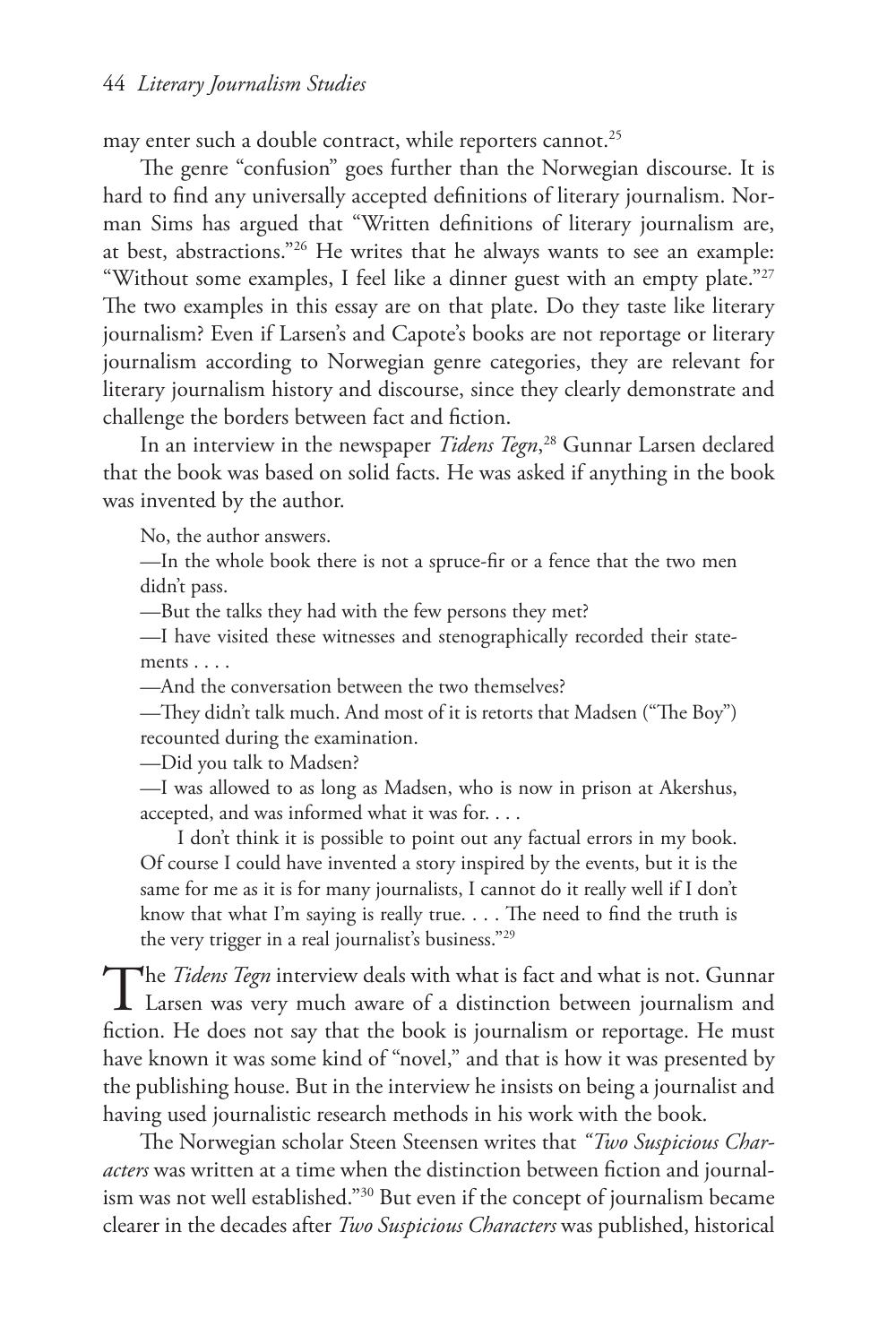evidence suggests that legitimate debates about professional journalism were taking place in Norway already in the 1920s.<sup>31</sup>

In the interview in *Tidens Tegn* Larsen stresses, "The need to find the truth is the very trigger in a real journalist's business." By truth he seems to mean factual accuracy, that the factual basis must be solid, that the sources are sufficient. The idea that the use of specific literary techniques could harm the factual basis probably did not occur to him. It was a premature issue. This is mainly a debate that turned up in Norway in the 1960s and 1970s, connected to the new hybrid genre called documentary novel.<sup>32</sup> It is a paradox, though, that some American scholars today probably would accept *Two Suspicious Characters* as literary journalism, like they do *In Cold Blood.*

# **The Newspaper as Teacher**

One year before *Two Suspicious Characters* was published, Larsen published his first novel, called *This Summer*. Størmer, his biographer, writes that this is mainly a "roman á clef."<sup>33</sup> Larsen uses quite a lot of material from his newspaper articles, "much more than in later novels."34 One of the main characters is the journalist Anton, "who is the author's spokesman in the book."35 We recognize that what Anton says in the novel coincides with what Larsen himself said in the interview above: "The difficulty is that I can never get myself to write anything other than what I have seen and experienced."36

This attitude appears to be deeply rooted in Larsen's critical consciousness at this time in his career. His biographer notes of his first two books:

The reportage . . . pretends to describe the factual basis of a case; it pretends to be "true." In Gunnar Larsen's case, the borders seem to be somewhat vague, particularly in the personally-colored reportages, where the journalist stands up as the participant he in fact is. When he uses reportage material in his books, he brings in his person in ways that are not easy to interpret.<sup>37</sup>

Størmer states further that for the author, "his years in *Dagbladet* were his most important teacher."<sup>38</sup> Truman Capote never had this kind of tough journalism teacher. He never worked at a daily paper; rather, his journalism experience was gained through writing for *The New Yorker*. This magazine was known for its fact checking and accuracy, but some confusion about accuracy seems to have arisen in the case of Capote. *The New Yorker*'s fact checker called Capote "the most accurate writer whom he had ever worked with."39 But Clifford Hope, the executor for the murdered Clutter family, took a different view: "There were inaccuracies, sure,' said Hope."40

Larsen learned research and respect for facts at the newspaper. Before he wrote *Two Suspicious Characters*, he read all the statements from the experts, all the papers from the court, and statements from witnesses in police inter-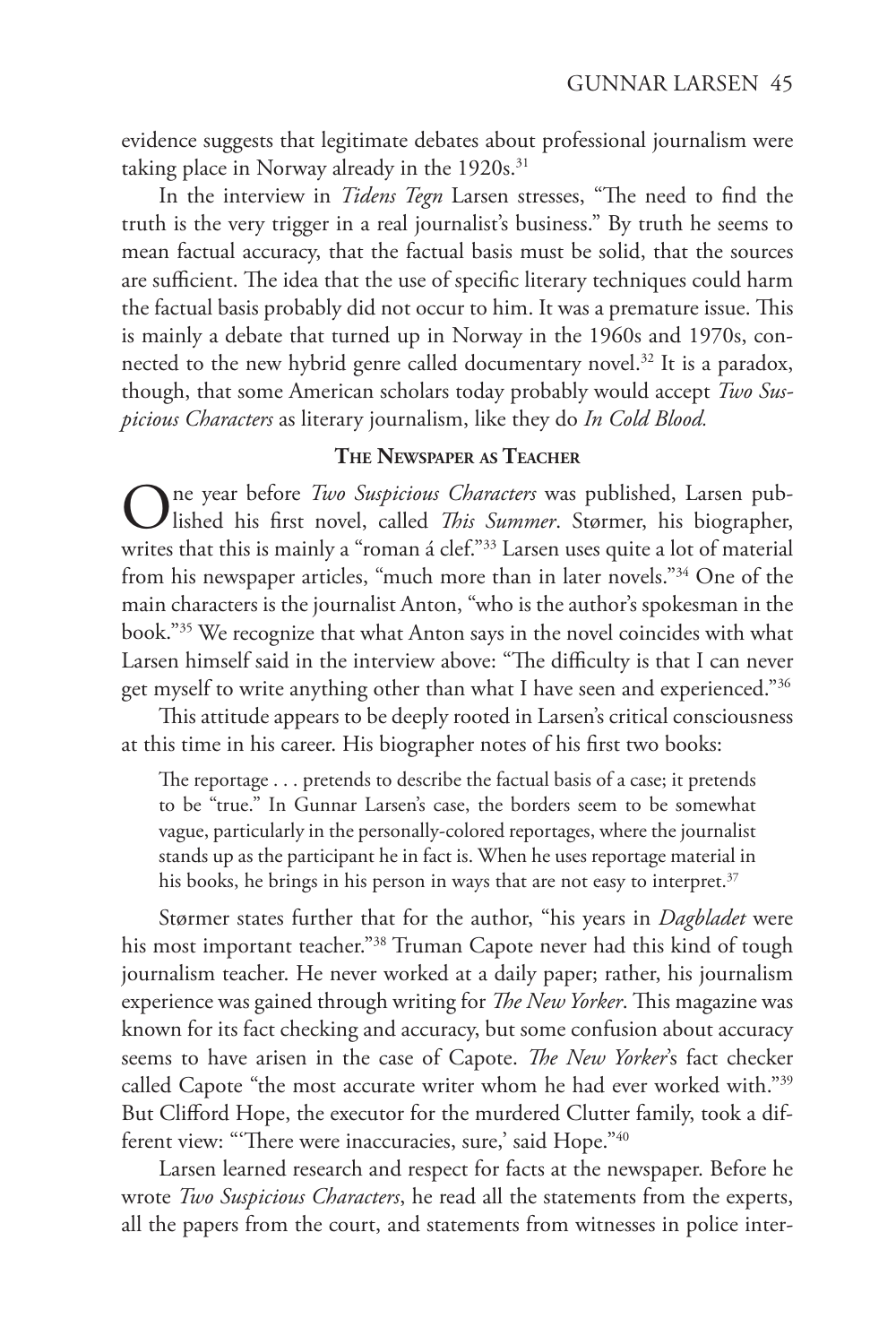rogations. So did Capote in his case, but he felt free to change the facts of reality, and even admitted to have "giv[en] way to a few small inventions."<sup>41</sup> One famous and major example is that he invented the last scene in the novel. "Since events had not provided him with a happy scene, he was forced to make one up," Gerald Clarke writes in his book *Capote: A Biography*. 42 Few have accused Larsen of inventing, and he never admitted to giving way to "small inventions." On the contrary, he rejected the idea of inventing a story, and insisted that the book was based on solid, tangible facts and that there were no factual errors.<sup>43</sup> As a reporter he followed the actual events as closely as he could. What scholars have discussed are mainly his literary techniques, not his research.

## **It all started in the newspaper**

As noted, Gunnar Larsen covered "The Country Policemen Murders" as<br>
a newspaper reporter in 1926 in what has been described as "a brand" new and unusual form of reportage."<sup>44</sup> He did not write using the singular first person, *I,* but rather *we*, in a descriptively impressionist style. Here is an example of the newspaper reportage:

Into this wasteland . . . we drove Saturday evening just as dusk was falling. The air was cool, a breath of autumn. A pair of cranes flew low over the treetops, with out-stretched gangly necks into the last of the day's shimmering rays. The evening dew spread itself in solemn procession over the moors and gave a picturesque expression of fairytales, and Kittelsen-bog whortleberries stood blood-red and the cotton grass bowed low. 45 Soon it became pitch black under an overcast sky; the car headlights, which flickered over the grey-bearded spruce boughs, laid a mysticism and dread over the forest. It sent shivers down our spine; we tried to push aside our observations of nature as we at once remembered why we were driving through this dismal forest landscape: supposing suddenly that the murderers stood out there in the groves!

We were, after all, hunting down murderers.<sup>46</sup>

The reportage changes from depictions of nature and the environment to a reminder of why they are there. Larsen, in the form of the first person plural, places himself in the middle of the action, a way of writing that later would be common in Norwegian feature writing, one that brings the reader in as participants: they are part of the "we."

Despite obvious similarities between his newspaper coverage and the book—he was writing about the same events—his way of writing, or his writing strategy, is different. In the book, he largely uses the third person the way one might find it in a realistic novel. In the first 90 percent of the text the third person point of view is that of Gustav's, and Larsen even uses interior voice; the reader is taken into Gustav's head and also shares his feelings,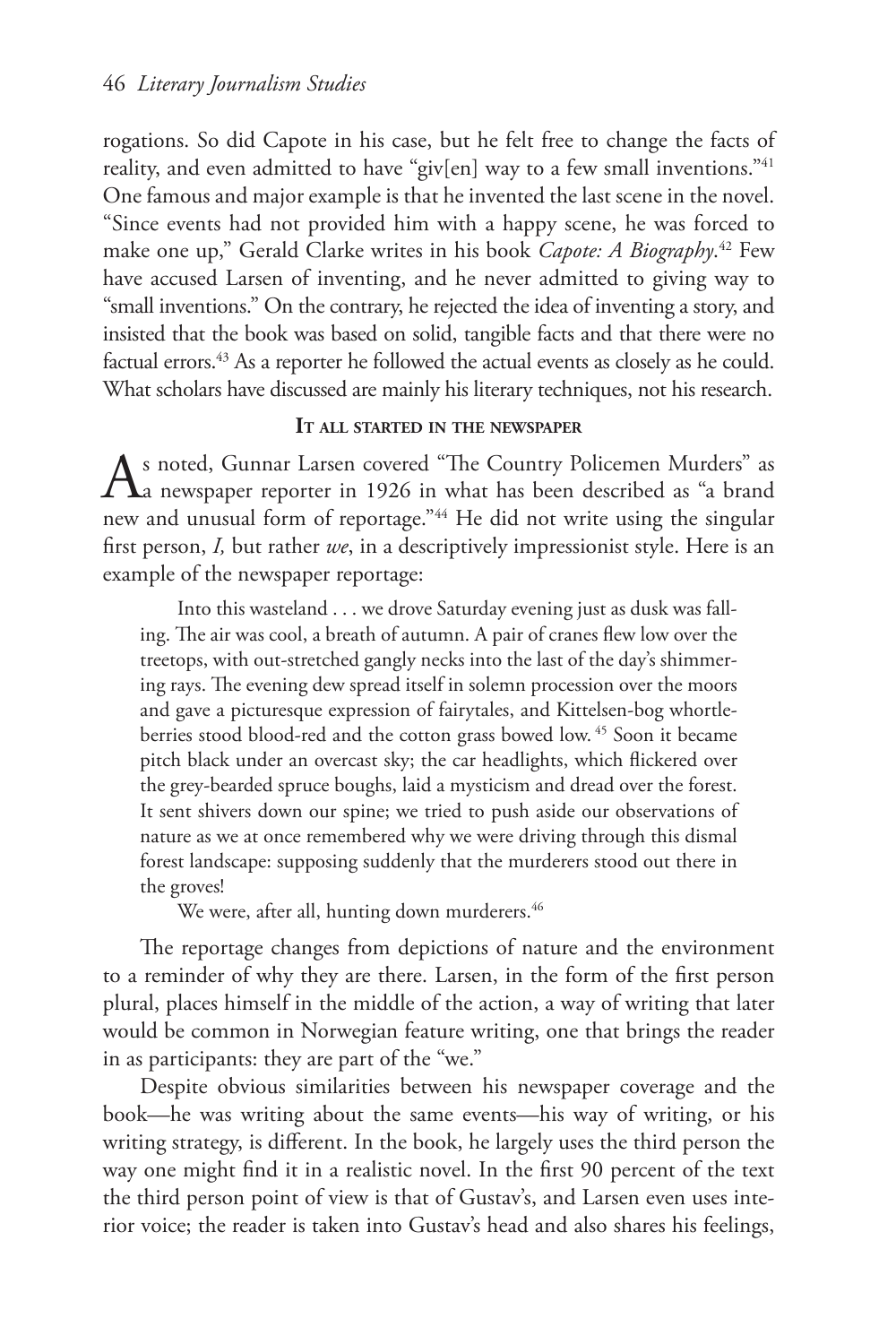suggesting the technique of free indirect discourse as it would be called in Norwegian, or the paraphrase of indirect quotation reflecting interior thirdperson monologue in English:

The boy suddenly understood:

It is now he (Gustav) shall die. That is why Ekstrøm took that detour into the densest forest. To do it in peace and quiet.

Gustav feels himself become prickly red; he squints shyly to the side. He can't move, can't say a word. He can't even summon up enough courage to be afraid. The silence pounds in his ears like heavy stomping. He smiles.<sup>47</sup>

In parts of the book, mostly when he depicts nature and describes the two men's movements in the landscape, Larsen is an omniscient narrator. This men's movements in the landscape, Larsen is an omniscient narrator. This is different from the point of view in the original newspaper reportage such as in the following:

They have arrived at the more open pine forest and look down towards the track. There is a warehouse there; between the tree trunks they see glimpses of white, children at play.

They make a turn to the left, coming further down where the narrow path curls itself between rows of light birch. There is wilted fireweed everywhere, grey tufts on red stalks.

They step over the sand hill down towards the forest, which already has evening darkness under its foliage.

They go down a path, slippery from evergreen needles and pine cones. It gets dark, brown mushrooms clustering along the sides, and the trees have hazy contours.<sup>48</sup>

Of course, the description of nature is prominent both in the reportage and the book. But recall that in the reportage expresses the "we" of the reporter's first person plural impressions: "a pair of cranes flew low over the treetops, with out-stretched gangly necks into the last of the day's shimmering rays."<sup>49</sup> "We" were observing it. In the book, however, there is a subtle but significant difference: "And the dawn breaks, and they've never had a more beautiful morning. A pair of cranes awakens; they fly with out-stretched gangly necks towards the east."50 Note the invocation of the third-person plural, "they." Thus, our view of nature shifts to one closer to that seen through the eyes of the murderers by means of the omniscient narrator, not through the eyes of the reporting "we."

In the interview with *Tidens Tegn*, Larsen is confronted with the fact that he makes his characters almost lyrical. The interviewer asks:

—At least *something* is wrong in your book. If the two of them had sensed nature the way the reader does through your depictions, they would hardly have become murderers.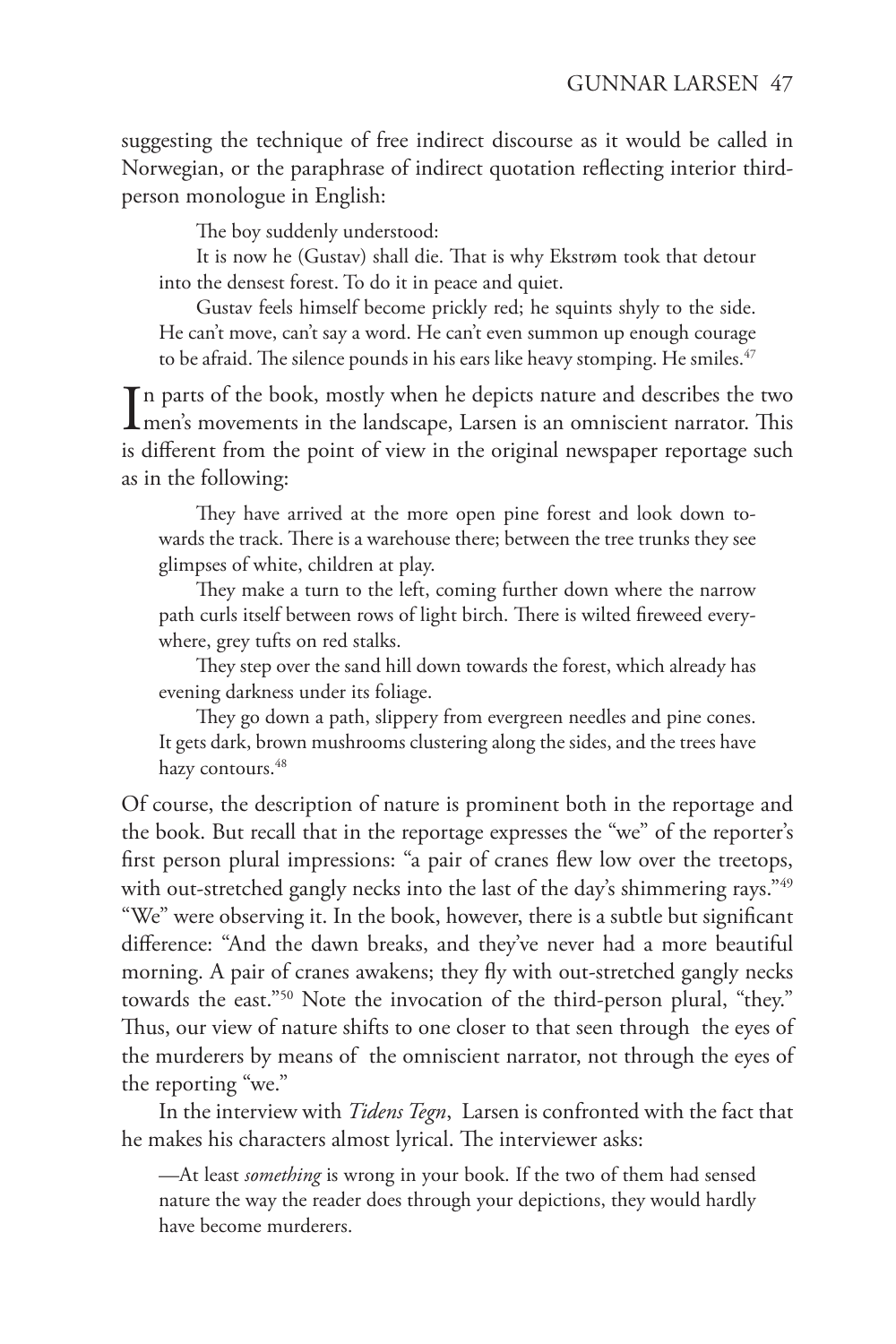#### Larsen answers:

—No one knows how these two beings of nature felt about nature. They would not have known how to express it themselves. 51

Larsen's answer might seem strange, since he insists on authenticity and <br>Lactuality. He states that nobody knows how the two men felt about nature, and they would not have known how to express these feelings (if you asked them). One could as well ask why the interviewer puts up that question. Does he think that murderers cannot have feelings, including feelings about nature?

In the newspaper reportage, Larsen witnessed the beauty of the morning. But in the book he attributes the perception of such beauty to the killers. And the cranes he witnessed as the "we" he now attributes to the killers as seeing.

This relates to Capote's attitude; to defend his intimate portraits of the murderers, he insisted he knew them as well as he knew himself.52 The opposite is the case with Larsen: he says nobody could know these killers' feelings about nature. But in using their imaginations, both authors appear to take a bit of license with the facts. Whether Larsen made up the two characters' strong impressions of nature, or he had some support in the interview with Gustav, remains an unanswered research question. But we cannot rule out that most of these depictions express the author's own impressions and imagination from following in the murderers' footsteps. There is no doubt that he attempted to get the details as correctly as he could. According to Larsen's biographer, the author "was hunting for his reconstruction in the forests and landscapes of Vinger and Eidskog and east towards Sweden. His ambition was not only to follow the same route as the murderers did seven years ago, but also even at the same points of time. The farmers stopped and glanced at the tall city guy that bustled about on roads and paths, even walking in circles, picking up small things from the ground in the forest. He was even observed walking backwards while taking notes."53 What the biographer does not note is that Larsen could not get the details absolutely correctly from the time of the murders because he was returning to the scene much later.

#### **Differences and Similarities**

There are many similarities between *Two Suspicious Characters* and *In Cold Blood*, due to the facts of each story. I have already mentioned that the main characters in both books are two males on the run after they have committed murders. In Larsen's book their escape attempt is the main story, while it is only one part of Capote's more complex story (taking up about forty-four pages, until they are caught on page 208). In both books these characters are vagrants with a criminal record. In *Two Suspicious Characters* the murderers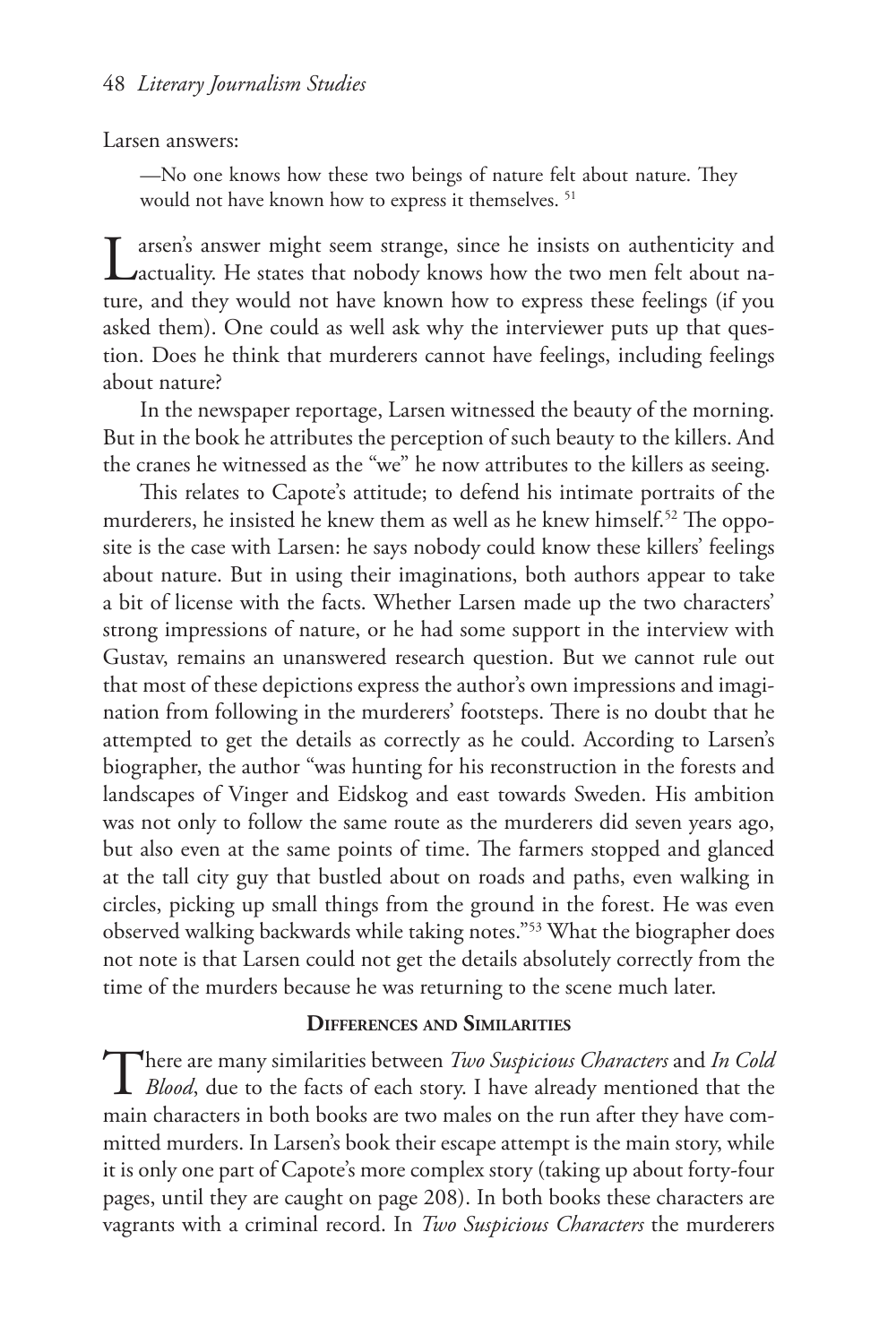are caught by the police after two months, as is the case in *In Cold Blood*. Another similarity is that both books were published seven years after the murders were committed. The authors spent a lot of time on their research and finding the literary form.

I find it more interesting that both books have one weak and one dominant character. In Larsen's book Gustav ("The Boy") is young, often afraid, and quite dependent on the older and more dangerous man, Ekstrøm ("The Man"). In Capote's book Perry is a daydreamer who writes poetry, while Dick is a more violent, aggressive character. In both books this relationship is central to the dramatic structure. This is important because both authors have the ambition to do more than merely tell the story; they want to understand their characters on a psychological level, which is more revealing when a weaker, more sensitive character is juxtaposed against a stronger more aggressive character. It is also evident that both authors sympathize with the weaker character. Part of Larsen's reason for writing the book was that he suspected that the younger boy Gustav was used as a tool by the older Ekstrøm. In the foreword to the Swedish translation Larsen writes that even if the boy had shot his gun, it was likely, according to the forensic investigations, that it was Ekstrøm who had fired the fatal shots.<sup>54</sup> Similarly, Capote also shows affection for the more sensitive Perry,<sup>55</sup> with whom we may assume he can identify more readily than with the tougher and less sensitive Dick.

But Larsen's biographer emphasizes that redeeming Gustav as an innocent was not Larsen's only purpose for writing the book: "The author had a literary program."56 Størmer does not specify what this program was about. One could speculate that he tried to experiment with a new literary form, like Capote claimed to do thirty-three years later.

Both authors use numerous quotations from newspapers that covered the murder cases, which, as a literary technique, helps to emphasize the documentary basis for the stories. Capote and Larsen create tension by having the murderers read about themselves; in what they read they are reminded much as readers of the accounts are as if they were in the murderer's shoes—of how desperate their plight is: They are wanted for murder. In Larsen's book, even the title is taken from the news coverage: "The chase for *two suspicious characters* observed at Krøderen train station, was without result. . . . "57

There are also explicit differences between the books. *Two Suspicious Char-*<br>*acters* has a rather simple composition. It tells the story of the two murderers seeking escape. The criminal acts and the murders are reproduced in flashbacks through the mind and memory of the young man Gustav. There are really only two characters in the book, Gustav and Ekstrøm. Other characters only play subordinate roles. *In Cold Blood* has a much more complex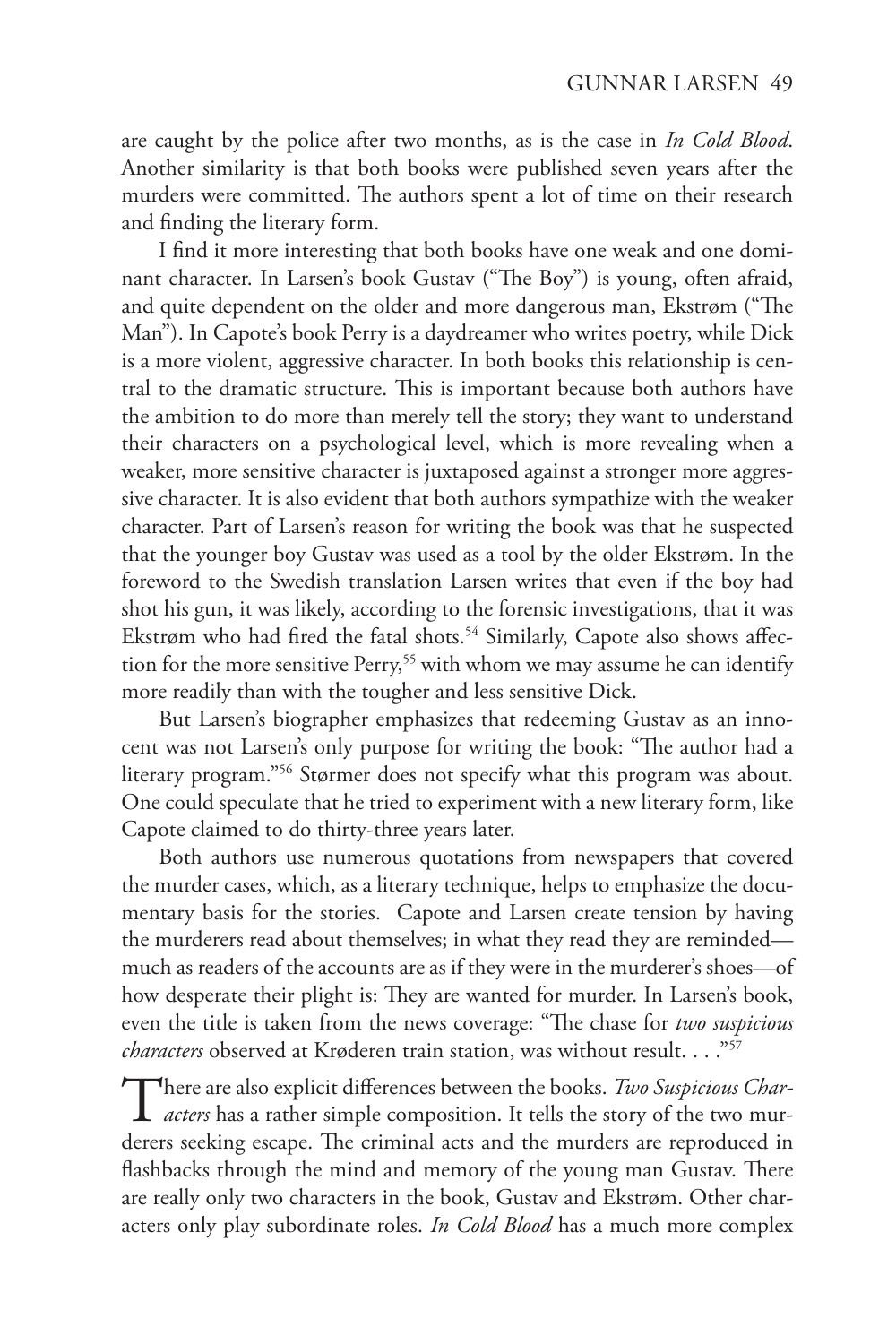composition and more characters. Perry and Dick are the main characters, but there are others, too: the members of the Clutter family; the police investigator, Alvin Dewey; and several others. Capote tells the whole story of the planning of the murders, the murders, the escape, the murderers' capture, the investigation, the stay in jail, the court process, and, finally, the hanging. He also provides parts of the characters' socio-cultural backgrounds to explain their actions. Larsen combines psychological portraits of his characters in an intensely action-driven story, but has modest ambitions in providing a broader sociological explanation..

Both books were made into feature films, but ultimately had different futures. *In Cold Blood* was released in 1967. While *Two Suspicious Characters* was filmed in 1950, the surviving convicted murderer, still in jail, turned to court to stop it, and the Norwegian Supreme Court ruled it could not be shown in public. It would not be fully released until 2007, when it was shown for the first time on Norwegian Public Service TV (NRK). The Norwegian response demonstrates how extremely sensitive the identification of a murderer was, and this was probably why Larsen chose not to use the murderers' real names in his book. It also demonstrates that the Norwegian Supreme Court considered the book, upon which the film was based, to be more fact than fiction.

#### **Reconstruction of the Flight from Justice**

The murderers' flight follows quite similar dramatic patterns in the two books. In *Two Suspicious Characters*, Ekstrøm and Gustav are, in the beginning, confident that they will not be recognized and caught, but eventually, after reading newspapers, they understand that the police know who they are and are pursuing them. The young Gustav is the first to get nervous and suspicious:

Scared stiff, searching, the boy pulls the newspaper nearer; he finds it:

"The Chief of the Identifications Bureau drove yesterday morning up to the cabin which belongs to the brother of one of the murdered policemen. It is established that the murderers have been in the cabin. There are numerous fingerprints which will be investigated further. Some of them are very clear. . . ."

Fingerprints . . . Now Gustav understands. That dark wave envelopes him once again. That's why Ekstrøm has been moping. Those old fingerprints that they have of him . . . .

Maybe they even know who Ekstrøm is! 58

In *In Cold Blood* Dick and Perry do not know that the police suspect them, but the more sensitive of the two, Perry, is suspicious from time to time, such as just before they are caught, when Dick is still talking about robbing and stealing big money: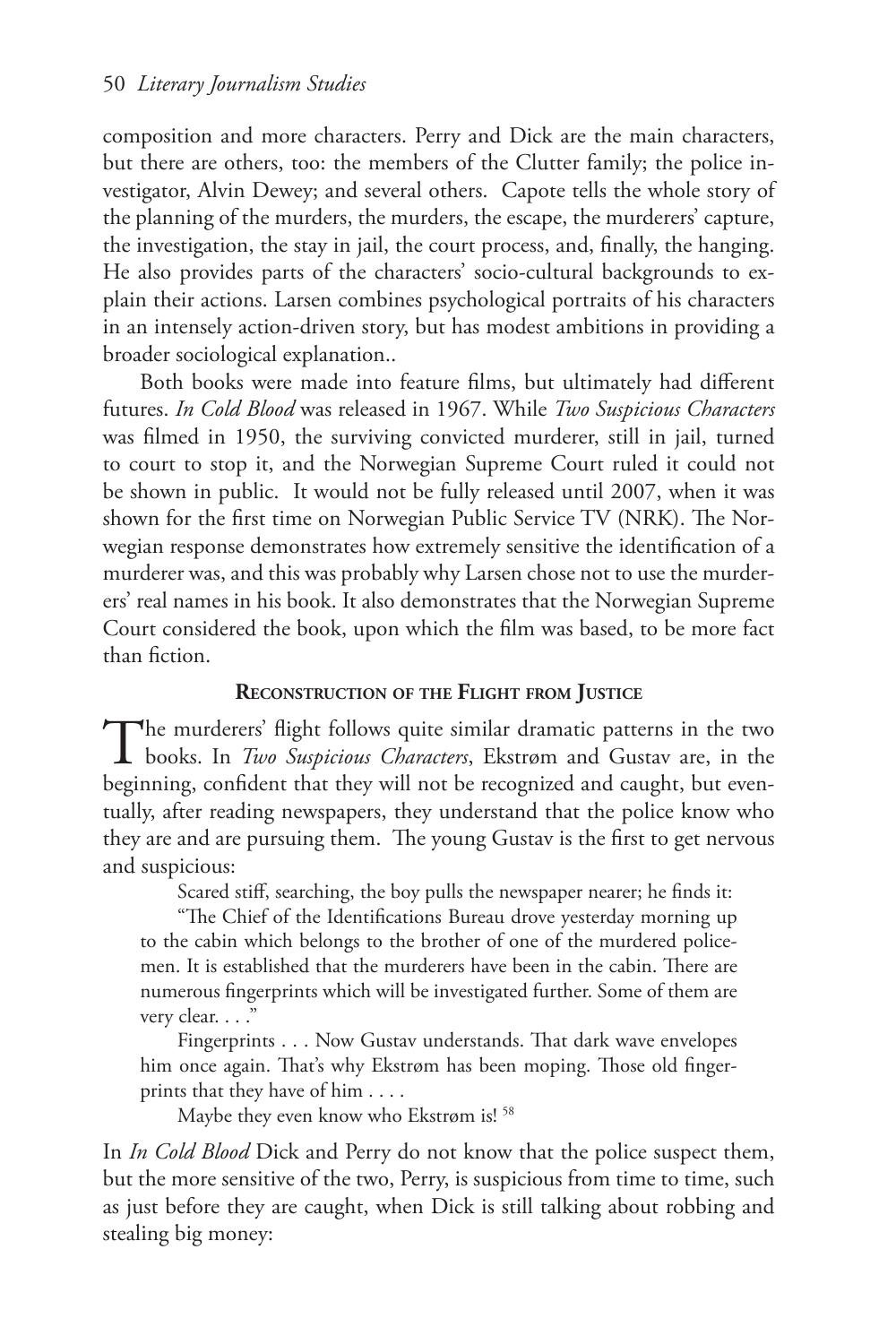But Perry chewed his gum and shivered and sulked. Dick said, "What is it, honey? That other deal? Why the hell can't you forget it? They never made any connection. They never will."

Perry said, "You could be wrong. And if you are, it means The Corner." Neither one had ever before referred to the ultimate penalty in the State of Kansas—the gallows, or death in The Corner.<sup>59</sup>

Both couples share the same destiny—they get increasingly more miserable as time—weeks and months—pass. They are hungry and cold. Gustav and Ekstrøm are often starving:<sup>60</sup>

They walk over a shaded mound, find three eggs under a pair of sloping roofing tiles behind a barn. One of them is warm, Gustav picks them up through the nettle.

Gustav crushes his egg with his fingers. With trembling hands he slurps it down.

Afterwards he feels even hungrier, famished. He craves more food. He stumbles along, unsteadily, takes small steps, listens dully. <sup>61</sup>

There is a similar scene in *In Cold Blood* when Dick and Perry hide from the rain in a barn in Iowa<sup>62</sup>:

Perry, drenched and shaking, dropped beside him. "I'm so cold," he said, burrowing in the hay, "I'm so cold I wouldn't give a damn if this caught fire and burned me alive." He was hungry, too. Starved. Last night they had dined on bowls of Salvation Army soup, and today the only nourishment they'd had was some chocolate bars and chewing-gum that Dick had stolen from a drugstore candy counter. "Any more Hershey?" Perry asked.

No, but there was still a pack of chewing-gum. They divided it, then settled down to chewing it.  $\ldots$ <sup>63</sup>

In both books the killings are described indirectly. Whether this solution is a matter of ethics, research method, or dramatic suspense is unclear—it may matter of ethics, research method, or dramatic suspense is unclear—it may be a combination. I find it likely, though, that dramatic suspense provides at least one important explanation for the authors' choices. Part of the suspense in Larsen's story is the uncertainty of Gustav's guilt, which is reflected in several flashbacks where Gustav recalls the fatal event in different ways. If Larsen had depicted the killings directly in the beginning of the novel, one of the most suspenseful parts of the plot would have been lost. Likewise, suspense would have been lost in Capote's work if the author had described the killings immediately for readers; more suspense is created when he presents the result of the brutality through the eyes of some neighbors and the sheriff.

In *Two Suspicious Characters,* Gustav, while in flight, thinks back in flashbacks:

No! He knew nothing. Not until everything was over, and the last smoke from the gun rose towards the evening sun. There were two lying there. . . .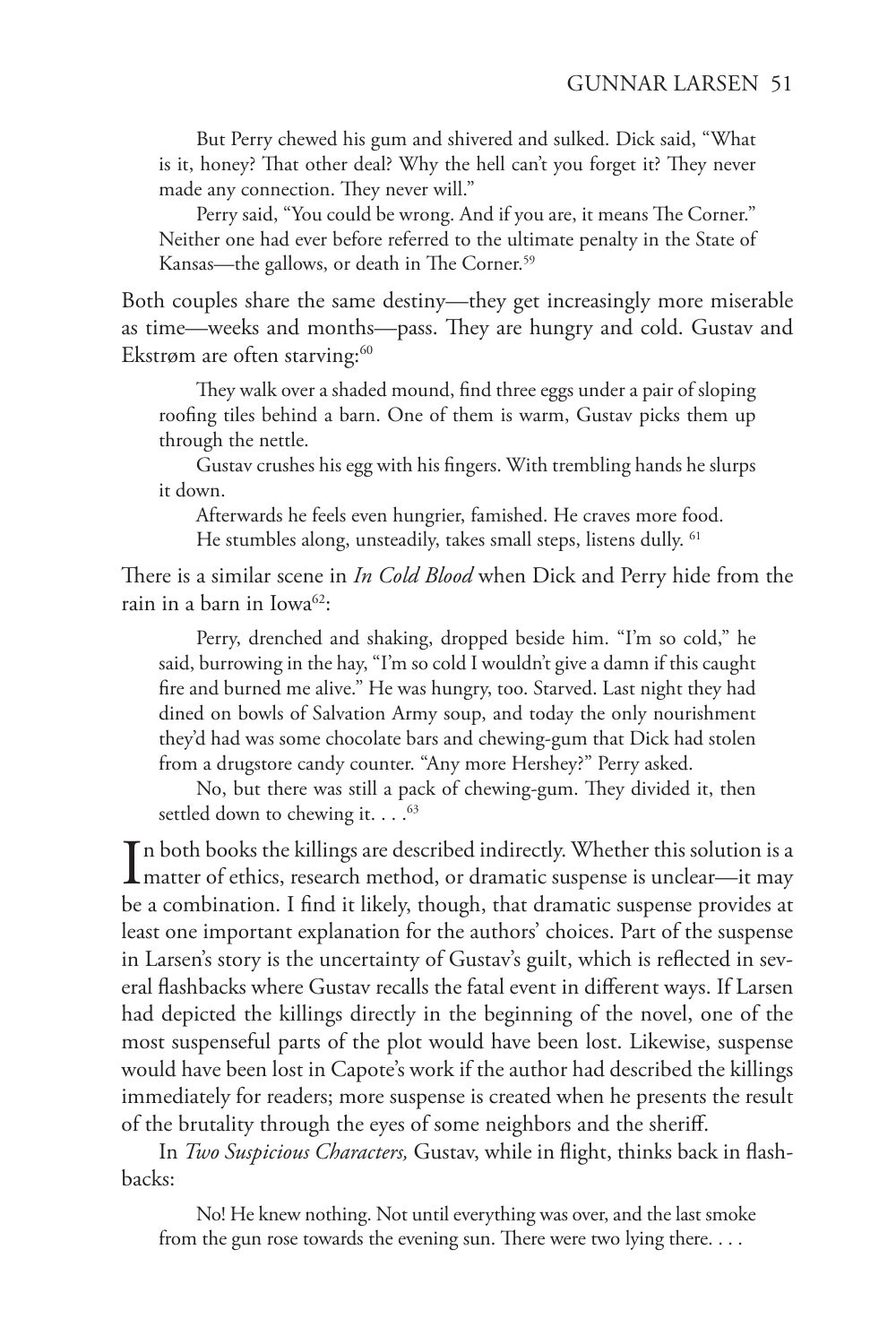Unpleasant images which he tried to block out, overwhelmed him. What happened? Why? In the dim haze, through salty sweat, he saw dark shapes swaying violently. Boots that kicked. And police batons. It all went so lightning fast. He just stood there, panic-stricken and fumbled with his revolver so that it would be too late.

He never intended to take anyone's life. They just sat there, eating peacefully. How could he help it if those damned . . .

Ugh, they were dead. Yes, was the big one . . . ?

Images crash together, become just a black interference in his eyes. An upright shape storms towards him at violent speed . . . Throws hands in the air. At once. Falls backwards to the ground . . . Oh silence!

It wasn't him! It wasn't him! He wouldn't shoot!

When they took him, he would swear that it couldn't have been him. They would have to believe him. It wasn't him!

A new image burns, lurking behind, coming forward, not to be denied, relentlessly:

Ekstrøm with his knee over the youngest. Lifts the knife, forcefully, quickly, stabs!

Gustav had said he believed the younger policeman knew him from Hokksund. He had been in the police force there.

It was then that Ekstrøm ran off . . . No, Gustav hadn't meant it. Didn't want anything to do with it . . . Didn't he turn himself away from it all, and then packed his bag?

It *was* Ekstrøm! 64

In the next flashback, fourteen pages later, Gustav seems to have collected his thoughts:

. . . They were seated and were almost finished eating, when the policemen suddenly appeared. Gustav immediately recognized the youngest one who had been the Sheriff at Hokksund. But he didn't say anything that indicated that he recognized Gustav.

Then the old policeman asked: Are you berry-pickers?

There aren't many berries in the forest, Ekstrøm replied. Gustav remembers every word; it was so seldom they spoke to anyone.

And I see you have a tent, the older officer said, and then he went behind a spruce tree and whistled. It was then that the younger one—the one that Gustav recognized—said that they were police, and asked what kind of guys[Ekstrøm and Gustav] were.

We are what we are, said Ekstrøm.

After that the young policeman, once again, said that they were policemen, and that they had gotten their questions answered.

Then Ekstrøm said: And you come here, into the forest, to ask your questions?

Yes, said the young one.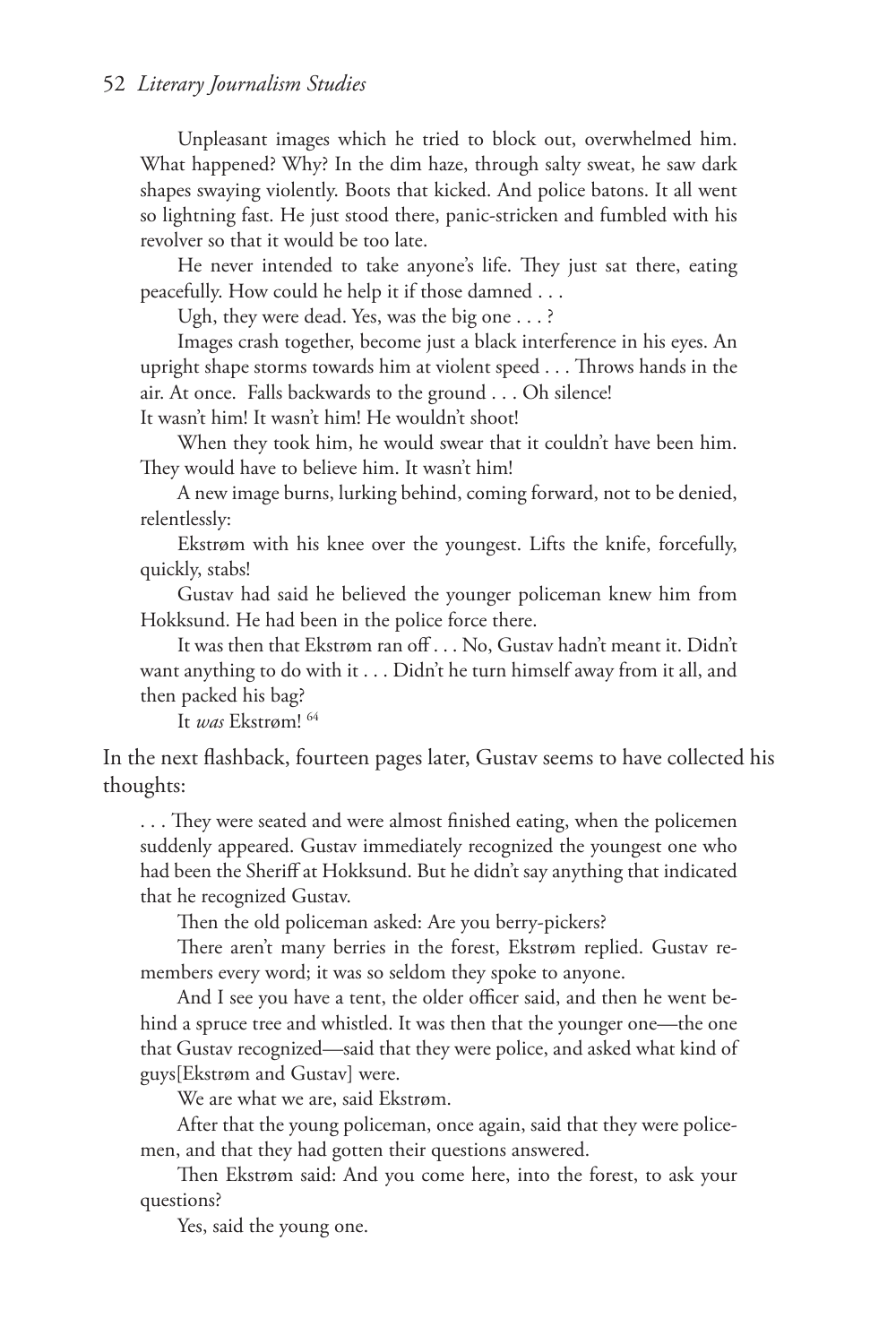It was as if Ekstrøm grew wings. He sprang up: No way, you, he screamed, and in a second he was behind the spruce. At the same moment, gunfire, two-three shots, and Ekstrøm screamed to Gustav: Shoot, shoot, God dammit!

At this point he can think no longer.<sup>65</sup>

The uncertainty of who the killer was continues throughout the book. Gustav is unsure and changes his opinion: Did he kill? Or did he not? Ekstrøm exploits Gustav's uncertainty to convince him that he is the killer. This was a main concern for Larsen, who deliberately wished to create the uncertainty of Gustav's guilt.<sup>66</sup> In this way the book has a touch of investigative journalism.

Like Larsen, Capote does not reconstruct the murders by describing them. He leaves Dick and Perry when they enter the house of the Clutter family. We see the killings through the eyes of witnesses who come to the murder scene—first some neighbors, and then the sheriff. Finally, Perry fills in the details in his confession.

#### **Reconstruction without Observation or Interviews**

I have already mentioned that it appears Capote uses reconstruction without observation and interviews to a larger extent than Larsen. In *Two Suspicious Characters* this technique is mainly used in the last fourteen pages of the book.67 At that point Larsen changes the point of view from Gustav to Ekstrøm (who fatally shoots himself when he is eventually surrounded by the police). But Larsen does not only write in the third person; he is also an omniscient narrator, and more so in this last controversial part than in the main part written from Gustav's point of view. It is as if Larsen knew he was on thin ice, since he had never met Ekstrøm. Most of this part is action-driven and told by the omniscient narrator.

Larsen had in fact been on the spot of the suicide just after it happened in 1926. He observed Anton Emanuel Oskar Svensson (Ekstrøm) being carried on a ladder just after the shot. Larsen had come to the place where the two murderers were surrounded just before Svensson, wounded by a series of shots, managed to escape into the forest. Larsen then followed the chase by police, dogs, and farmers until Svensson committed suicide. On October 23 the headline on the front page of *Dagbladet* reported, "The murderer Svensson shot himself today [at] 11:15 a.m." The subhead read "An eyewitness report." Larsen had interviewed police sources and walked around in the actual terrain with the man who discovered the two murderers.<sup>68</sup> Later he read the police documents that reconstructed the chase of Svensson. In this way, he had both his own observations and documents to base his story on. But, of course, he never had the chance to talk to Svensson. And it is particularly in the last lines of the novel that Larsen uses the interior voice of Svensson/Ekstrøm: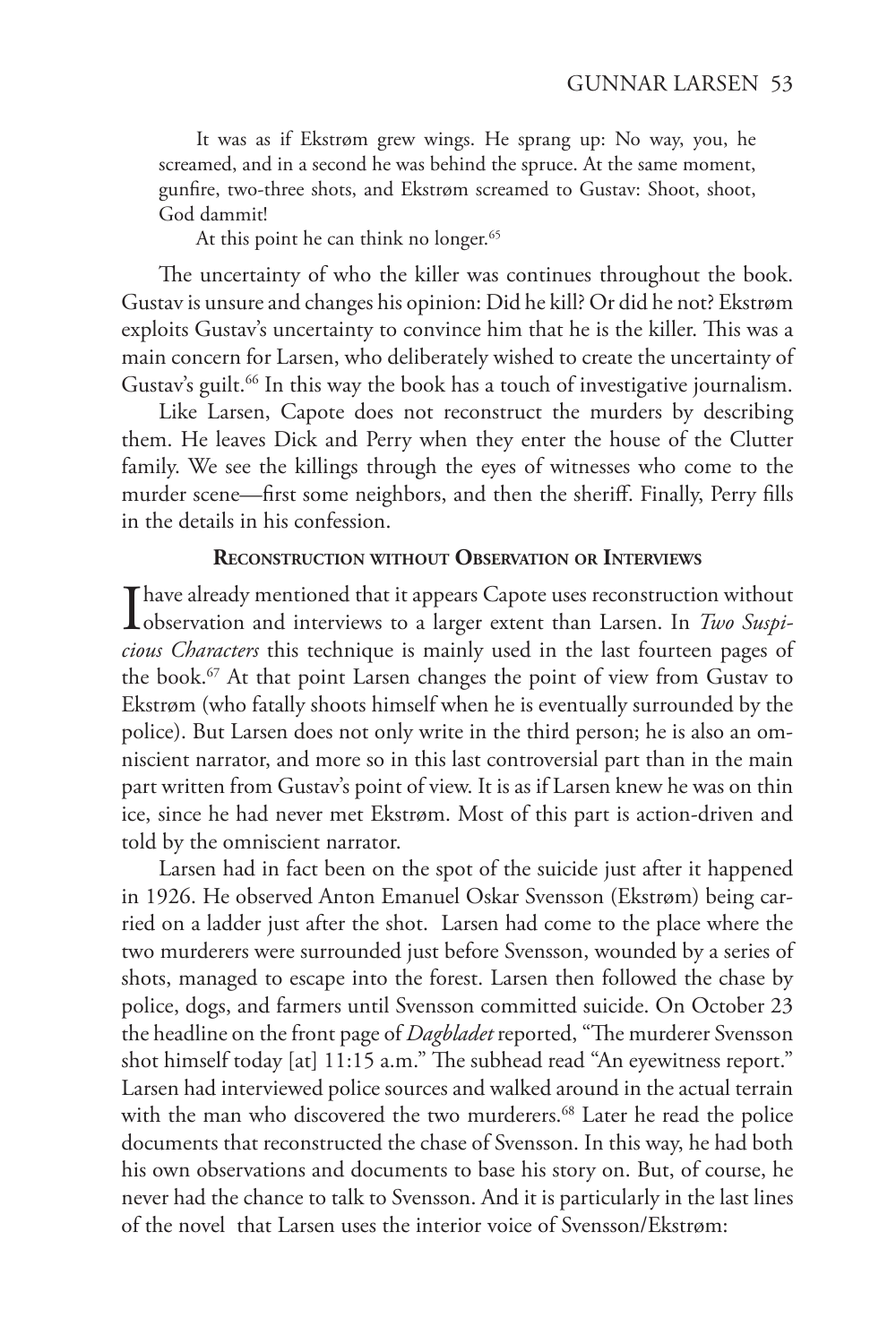People stomp in through the grove from all directions.

An excrutiating, unbearable pain cuts through the Swede's (Ekstrøm's)

arm. Then paralysis, with flowing ease. It's useless.

He knew it.—But he didn't care.

He'll fool them! For one last time.

Slowly, he turned the revolver towards his own forehead. Uses his left hand for support.

As the gun fires, he knows that this time it will not fail.

He blows up the world.<sup>69</sup>

In the thirty-five pages about the Clutter family before the killings Capote<br>used reconstruction without observation or interviews with members of **L**used reconstruction without observation or interviews with members of the Clutter family. He never met them. His own editor at *The New Yorker*, William Shawn, regretted that he had allowed Capote to use this technique after the story appeared in the magazine.<sup>70</sup> As Weingarten notes, how could Capote know what the four family members said and thought? Weingarten emphasizes the difficulty in "writing about events that [Capote] hadn't witnessed, dialogue that he received secondhand, interior monologues that required a fair amount of creative license on his part."71

There is a decisive difference between Larsen's and Capote's research. Larsen worked as a reporter during the two months the book depicts. He was close to the police and other sources when it all happened, and he was even on the spot when the two murderers were caught. I do not agree with Geir Gulliksen that this is a disadvantage when it comes to the book's credibility and status as a nonfiction novel. In fact, Larsen's detailed research as a journalist guarantees a high degree of accuracy. Without it, the story would have been fiction. Gulliksen does not argue convincingly why "the act of rewriting" the story in book form necessarily turns it into fiction. It is just an unsupported claim.

Capote did not follow the events as they were taking place. He started his work on the story long after. One of the problems with Capote's sources has been pointed out by Weingarten: Capote "had to piece together a story that had only two living witnesses, as it turned out—the murderers themselves."72 This also applies to the eighteen pages about Dick and Perry on their way to the home of the Clutter family. Capote does not only describe what they are doing, but he also quotes their direct dialogue in long passages. He writes as if he had been on the spot and overheard their conversation. But he did not. He only had his interviews with them to base it on. Larsen does some of the same, but, in my view, not to the same extent. There is not much dialogue in *Two Suspicious Characters*. It is likely he felt he had to be careful since he was not on the spot. As a trained journalist he had respect for the difference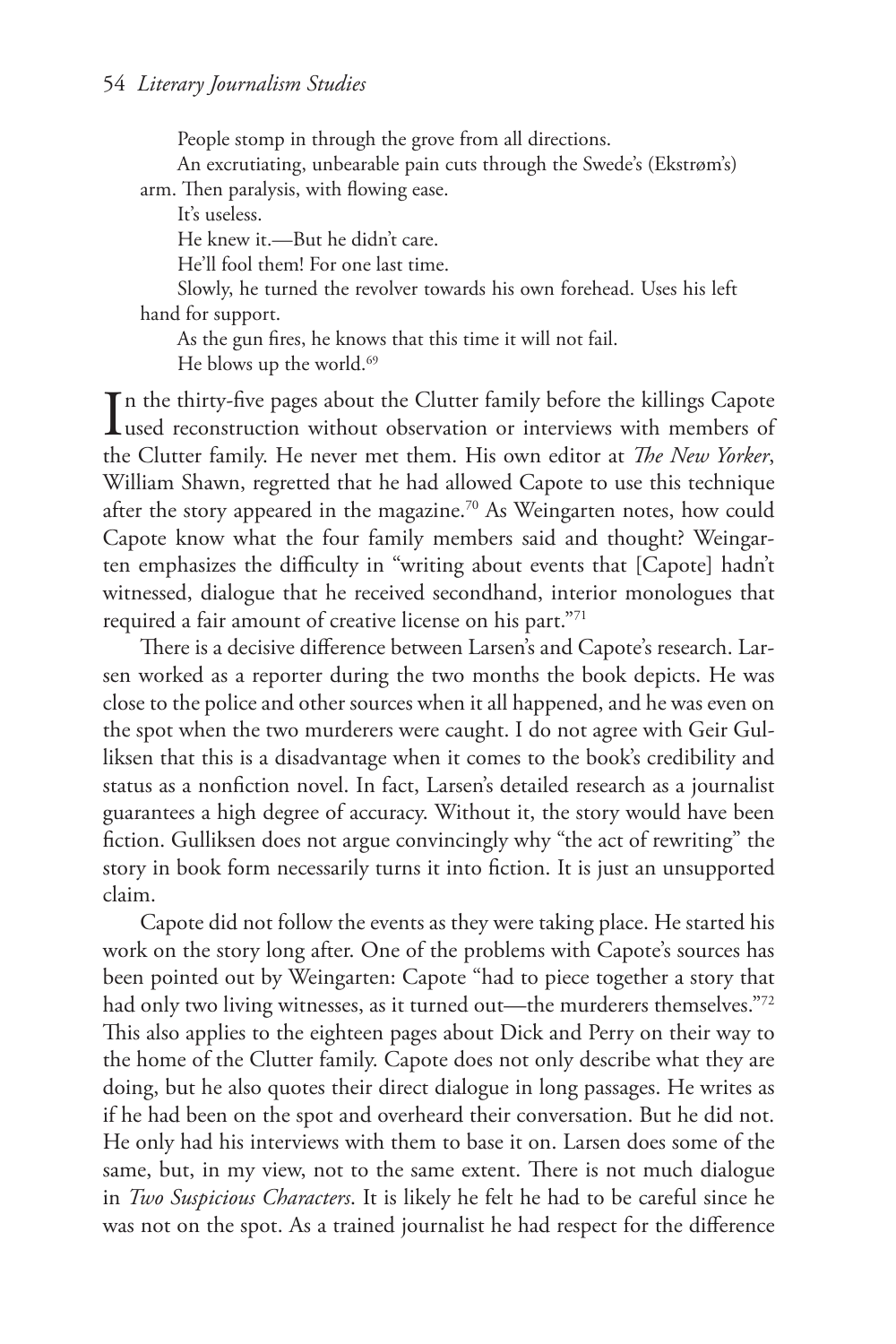between what you could tell from observation, interviews, and documents and what you could not tell. One more difference is striking. Whereas Larsen "stenographically recorded" the witnesses' statements and took detailed notes of everything he observed, Capote trusted his memory; he never took notes during interviews.<sup>73</sup> He wrote down from memory shortly after what he had heard, and used the notes of his secretary.<sup>74</sup>

#### **Different Traditions**

Thore Roksvold chose the wrong argument in excluding *Two Suspicious Characters* from being nonfiction and journalism. Even if Larsen had interviewed both murderers, his book, in my opinion, when judged today, would still not be journalism. This is simply because the use of interior voice and monologue is not consistent with the methodological and ethical demands of professional journalism as practiced in Norway. I am not aware of any journalistic method that gives access to a person's thoughts and inner feelings in the past. In my view literary reconstruction of such thoughts and feelings based solely on interviews crosses the border into fiction.75 So far this has been the most common opinion among Norwegian reporters and literary reportage scholars, even if many American scholars of literary journalism may think that it is an acceptable practice. The reason for this might be our two different traditions; in Norway literary journalism and literary reportage are not the same thing. The reportage tradition goes back to the 1860s, and professional standards were established in the early twentieth century. Scandinavian reportage theory and practice is strict when it comes to the demands of actuality, firsthand observation, and participant experience.76 There is no room for literary reconstruction of events in the past, solely based on interviews, like in American literary journalism and nonfiction. In this respect our traditions seem to be quite different.

There are signs, however, that these boundaries are being pushed against even in the Scandinavian countries. It started in Denmark in the early 2000s. Inspired by Mark Kramer and what has come to be called the Narrative Journalism movement in the United States, Danish reporters turned to literary reconstruction built on interviews when writing series for the daily press. Three textbooks, two Danish and one Norwegian, presented this kind of journalism to Scandinavian journalists.77 But so far Norwegian reporters tend to stick to the old ideals, in my view, even if a few younger reporters experiment with reconstruction in a very modest way and within the frame of full openness with their readers about the use of such literary techniques.

Another indication of change is that the most recent Norwegian textbook on reportage, written by the scholar and literary reporter Steen Steens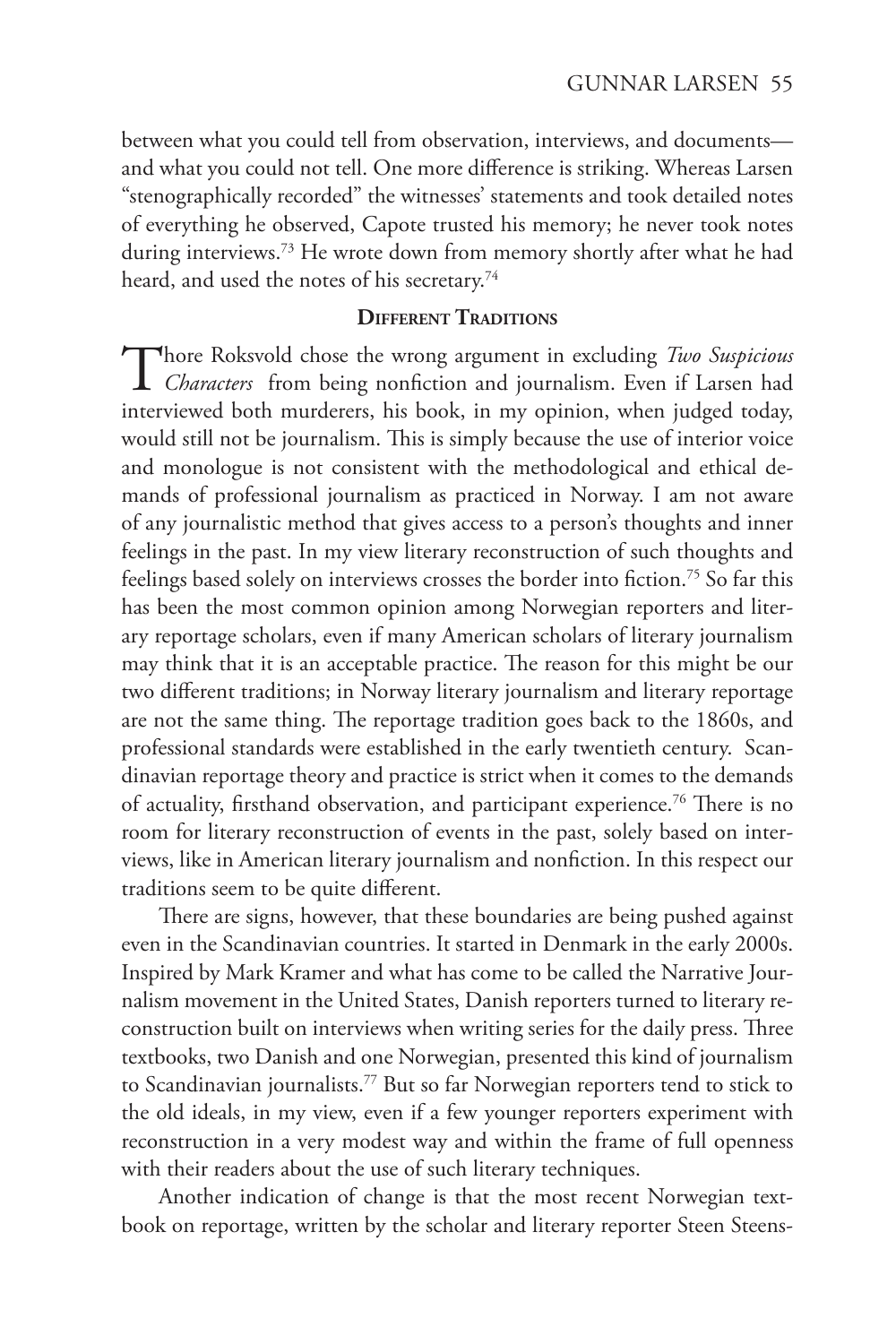en, leaves an opening for use of reconstruction based on interviews. "But it obviously is connected with several challenges," he writes, and particularly mentions source criticism, inner monologue, intimacy, and false impression of the reporter's presence.78

I have been asked by American scholars if *Two Suspicious Characters* is as good as *In Cold Blood*. To me it is better. But I know this may be highly subjective since I can read it in Norwegian. It might also be a cultural phenomenon. To me the story is less clear cut and more uncertain because there is doubt about Gustav's guilt. As the only survivor at the conclusion we are haunted by not knowing the answer. For that reason I find it more exciting and thrilling than *In Cold Blood*. But it might well be that many American readers would judge it differently.

My modest contribution in this essay is to introduce Gunnar Larsen to an international audience of scholars, and in particular to showcase his early and original "documentary novel." I find that Larsen is largely forgotten today in Norway, while Capote is still of current interest. Norwegian journalism teachers and students know Capote, but few know Larsen.79 *Two Suspicious Characters* was last published in 2000 and is long out of print. *In Cold Blood* was last published in Norwegian in 2006 and is still available. I find this unfair. I hope I have shown that *Two Suspicious Characters* is a better example of the nonfiction novel than *In Cold Blood*, and it was written thirty-three years earlier. That is why I would suggest that *Two Suspicious Characters* should be translated into other languages so it can be accessible to a growing family of scholars with an interest in this field. Only then can it obtain the prominent position it deserves in international discussions of literary journalism.

### **Notes**

 $\frac{1}{\sqrt{2\pi}}$ 

1. This is my translation of the title of Larsen's book *To mistenkelige personer*. Gunnar Larsen, *To mistenkelige personer* (Oslo: Den Norske Bokklubben, 1983).

2. Thore Roksvold, ed., *Avissjangrer over tid* (Fredrikstad: IJ-forlaget, 1997), 79.

3. Clarke, Gerald, *Capote: A Biograph*. (New York: Simon & Schuster, 1988), 357.

4. Ralph L. Voss, *Truman Capote and the Legacy of* In Cold Blood (Tuscaloosa: The University of Alabama Press, 2011), 16.

5. Martin Eide, *Hva er journalistikk?* (Oslo: Universitetsforlaget, 2011), 69.

6. Randi Bård Størmer, *Gunnar Larsen* (Oslo: Gyldendal, 2001), 10. All translations from this book are mine.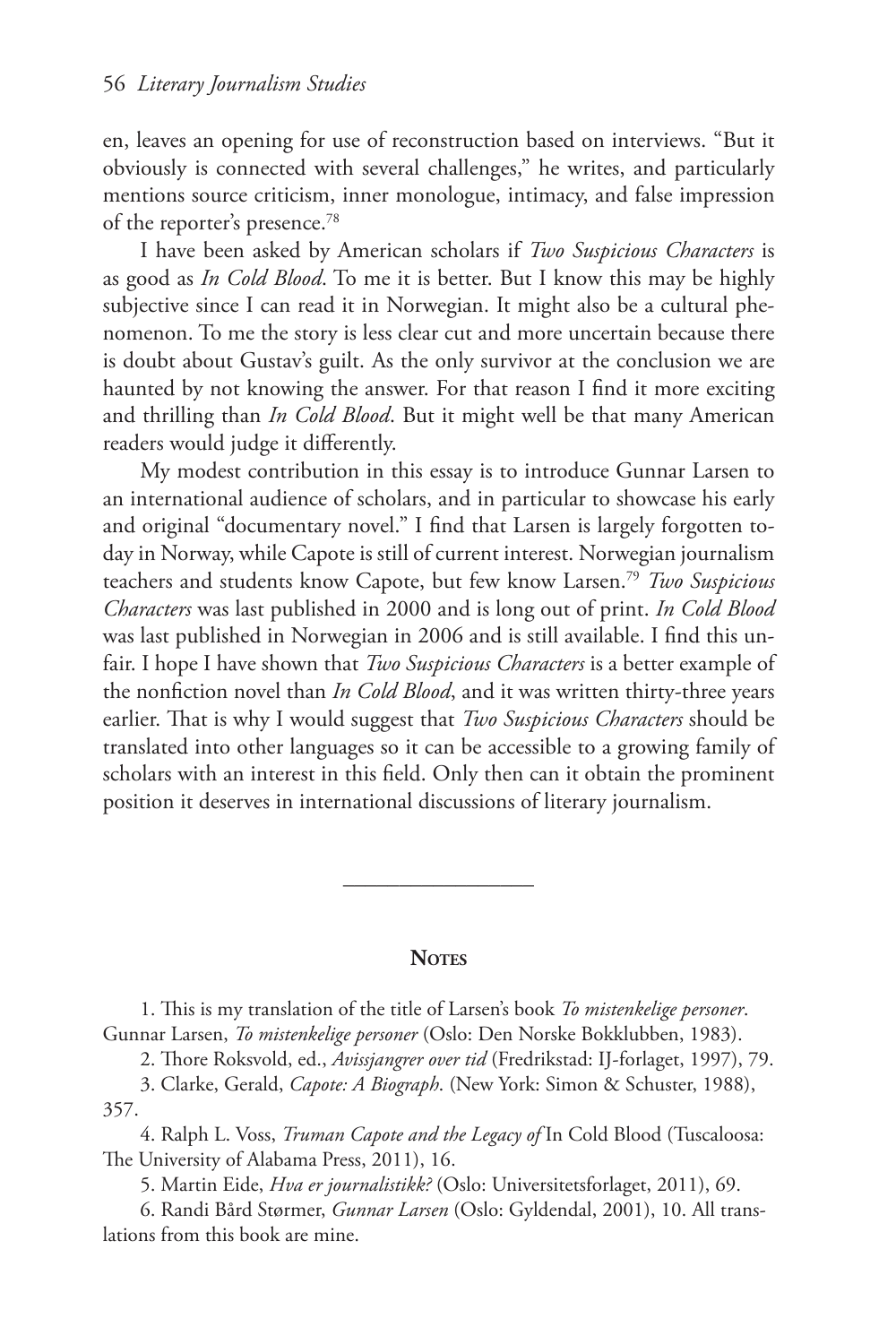7. From the presentation of the book on the Internet: http://www.gyldendal. no/layout/set/print/Skjoennlitteratur/Romaner-og.noveller/To-mistenkelige-personer.

8. Roksvold, *Avissjangrer,* 80. My translation.

9. Roksvold, *Avissjangrer*, 80.

10. Weingarten*, The Gang*, 32.

11. Ellen Rees, "Border Crossings in Gunnar Larsens To mistenkelige personer," *Edda* Nr. 03 (2007), 263.

12. Rees,"Border Crossings," 263.

13. Rees, "Border Crossings," 263.

14. Geir Gulliksen, *Virkelighet og andre essays* (Oslo: Oktober, Oslo), 72. Ellen Rees's translation.

15. Sigurd Hoel, *Tanker om norsk diktning* (Oslo: Gyldendal, 1955), 265.

16. Philip Houm, *Helter og hjertesaker* (Oslo: Aschehoug, 1981), 159.

17. Hoel*, Tanker om norsk diktning*, 265.

18. Hoel, *Tanker om norsk diktning*, 268.

19. Per Petterson, *Månen over porten* (Oslo: Oktober, 2004), 74.

20. Jo Bech-Karlsen, *Åpen eller skjult. Råd og uråd i fortellende journalistikk* (Oslo: Universitetsforlaget, 2007), 197–201.

21. Jo Bech-Karlsen, "Rapportbøker og dokumentarisk reportasje." In Egil Børre Johnsen og Trond Berg Eriksen (red.) *Norsk litteraturhistorie. Sakprosa fra 1750 til 1995*, vol. II (Oslo: Universitetsforlaget, 1998), 238–251.

22. Capote, Truman, *Med kaldt blod* (Oslo: Arneberg Forlag, 2006), 10, from the foreword by Rune Larsstuvold.

23. Capote, *Med kaldt blod*, from the cover text.

24. Poul Behrendt, *Dobbeltkontrakten* (København: Gyldendal, 2006), 19-32.

25. Jo Bech-Karlsen. "Når reportere flytter trær," *Samtiden* No 4 (2010), 50–62.

26. Norman Sims, *True Stories: A Century of Literary Journalism*. (Evanston: Northwestern University Press, 2007), 24.

27. Sims, *True Stories*, 24.

28. *Tidens Tegn,* 18 November 1933.

29. My translation.

30. Steen Steensen. *Stedets sjanger. Om moderne reportasjejournalistikk*. (Kristiansand: IJ-forlaget, 2009), 130.

31. Some useful history: The professional journal *Journalisten* was established in 1917. By the 1920s, there were a lot of local journalist associations, and in 1931 Norwegian journalists were organized nationally. During this time and through these processes journalism was debated heavily, and as news editor in a large newspaper, Larsen knew the content of these debates well. Rune Ottosen, *Fra fjærpenn til Internett. Journalister I organisasjon og samfunn* (Oslo: Aschehoug, 1996), 45–109.

32. Jo Bech-Karlsen, "Rapportbøker og dokumentarisk reportasje." In Egil Børre Johnsen and Trond Berg Eriksen, ed., *Norsk litteraturhistorie: Sakprosa fra 1750 til 1995,* vol. II (Oslo: Universitetsforlaget, 1998), 238–251.

33. Størmer, *Gunnar Larsen*, 208.

34. Størmer, *Gunnar Larsen*, 208.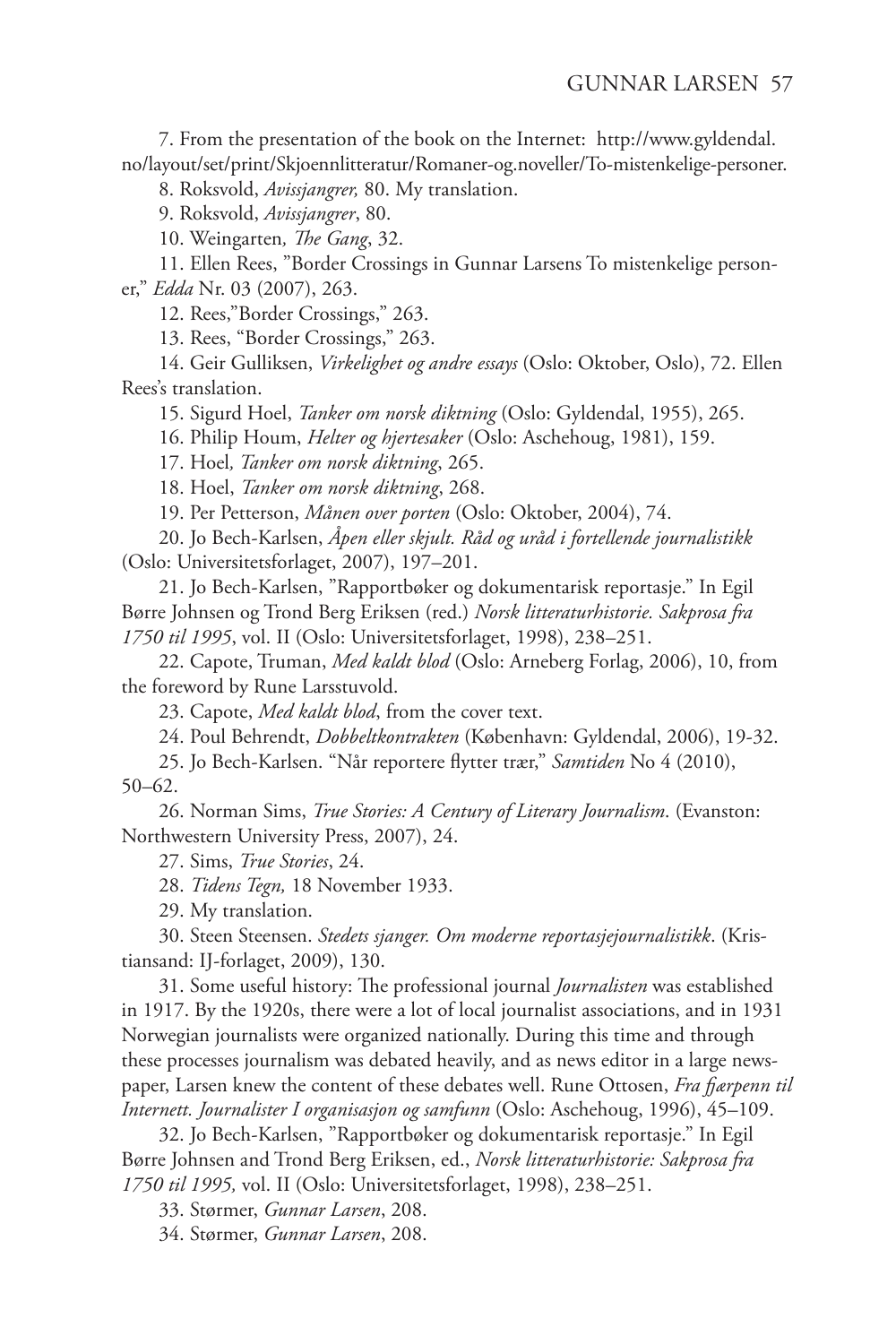35. Størmer, *Gunnar Larsen*, 209.

36. Størmer, *Gunnar Larsen*, 209.

37. Størmer, *Gunnar Larsen*, 208.

38. Størmer, *Gunnar Larsen*, 215.

39. Marc Weingarten, *The Gang that Wouldn't Write Straight* (New York: Crown Publishers. New York, 2006), 33.

40. Weingarten, *The Gang*, 34.

41. Clarke, *Capote*, 358.

42. Clarke, *Capote*, 358–59.

43. *Tidens Tegn*, 18 November 1933

44. Reidar Anthonsen: chronicle in *Dagbladet,* 16 September 1983. My translation.

45. Theodor Kittelsen (1857–1914) was Norway's most celebrated painter and illustrator in national folklore, famous for his trolls and other mystical creatures of nature lurking in deep, dark forests.

46. Bech-Karlsen, *Åpen eller skjult*, 68. Translated by scholar Derek Matthews, BI Norwegian Business School, Oslo.

47. Larsen, *To mistenkelige personer*, 15. All translations from Larsen's book have been done by scholar Derek Matthews.

48. Larsen, *To mistenkelige personer*, 18.

49. Bech-Karlsen, *Åpen eller skjult*, 68.

50. Størmer, *Gunnar Larsen*, 222.

51. *Tidens Tegn,* 18 November 1933.

52. Weingarten*, The gang*, 32.

53. Størmer, *Gunnar Larsen*, 224.

54. Størmer, *Gunnar Larsen*, 224.

55. Voss, *Truman Capote*, 17.

56. Størmer*, Gunnar Larsen*, 22.

57. Larsen, *To mistenkelige personer*, 64. My translation.

58. Larsen, *To mistenkelige personer*, 56.

59. Truman Capote, *In Cold Blood* (London: Penguin Classics, 200), 182.

60. Scenes like this seem to build on police documents and Madsen's (Gustav's) responses recounted during the examination in court. Interviewing Madsen might also have been helpful.

61. Larsen, *To mistenkelige personer*, 60.

62. This scene is probably based on interviews with Dick and Perry.

63. Capote, *In Cold Blood*, 181.

64. Larsen, *To mistenkelige personer*, 11–12.

65. Larsen, *To mistenkelige personer*, 25–26.

66. Størmer, *Gunnar Larsen*, 223.

67. Larsen, *To mistenkelige personer*, 141–55.

68. Størmer, *Gunnar Larsen*, 131–33.

69. Larsen, *To mistenkelige personer*, 155

70. Weingarten, *The gang*, 33–34.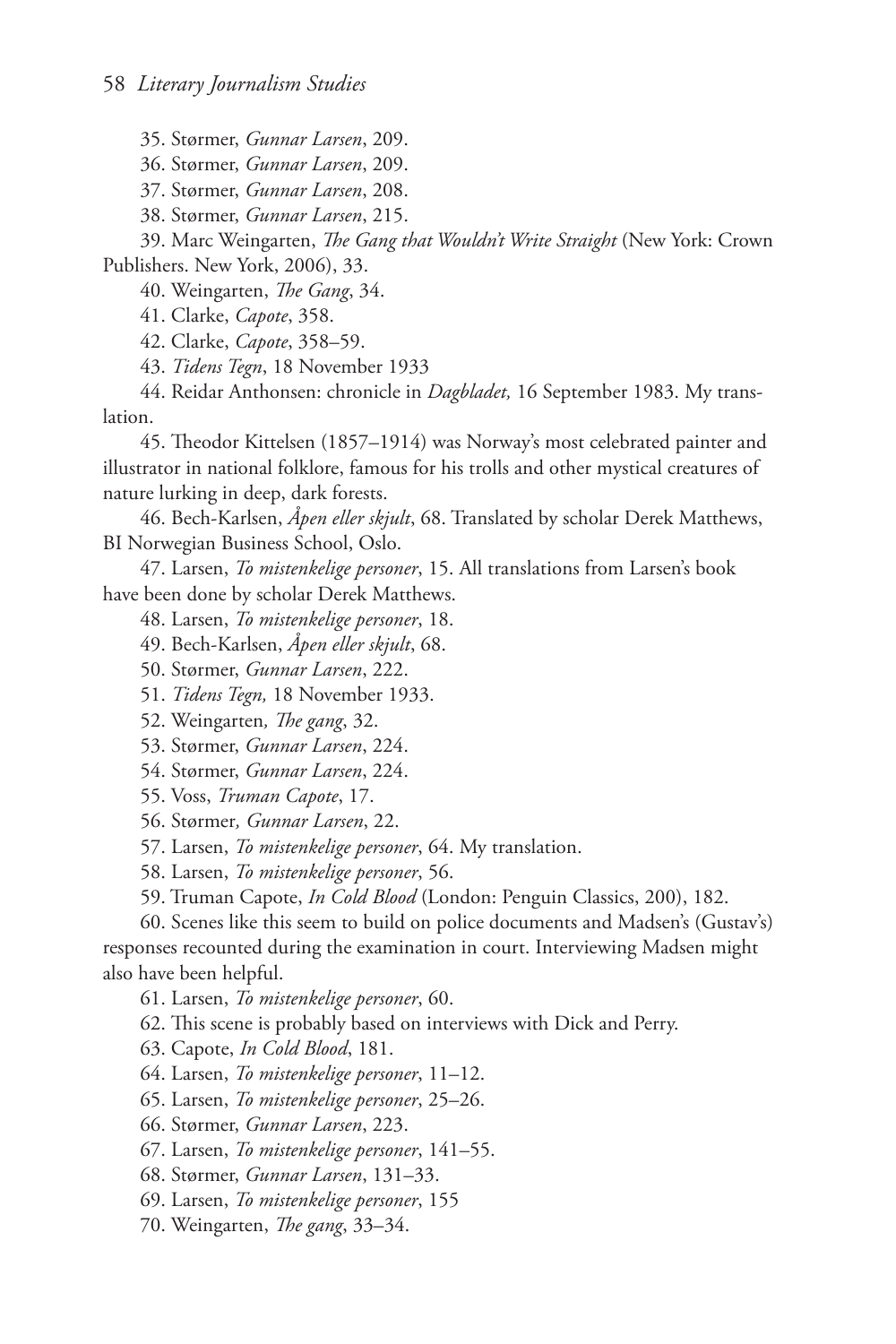71. Weingarten, *The gang*, 33.

72. Weingarten, *The gang*, 30.

73. Weingarten*, The gang*, 31.

74. Weingarten, *The gang*, 31.

75. Bech-Karlsen, "Når reportere flytter trær," 50–62.

76. The most authoritative and influential reportage definition in Scandinavia, made by the respected Swedish scholar Gunnar Elveson, is quite strict: "A representation that reveals a contemporary actuality and is *based upon the observer's own direct experiences* registered within relatively short time *in the form of self-experience* and with the precise time and place stated." Gunnar Elveson. *Reportaget som genre*. (Uppsala: Avdelningen för litteratursociologi, Litteraturvetenskaplige institutionen, Universitetet i Uppsala, 1979).

77. Ole Sønnichsen and Mark Kramer. *Virkelighetens fortællere. Ny amerikansk journalistikk*. (Århus: Ajour 2002). Mikkel Hvid. *Fascinerende fortælling*. (Århus: CFJE, 2004). Linda Dalviken, *Fortellende journalistikk i Norden*. (Fredrikstad: IJforlaget, 2005). Even published in Danish.

78. Steen Steensen, *Stedets sjanger. Om moderne reportasjejournalistikk* (Kristiansand: IJ-forlaget, 2009), 132–133.

79. An exception is Steen Steensen's textbook *Stedets sjanger: Om moderne reportasjejournalistikk* from 2009, where he briefly mentions Larsen and *Two Suspicious Characters* in comparison with *In Cold Blood*. Beyond that Larsen is mainly of interest to scholars, not to practitioners.